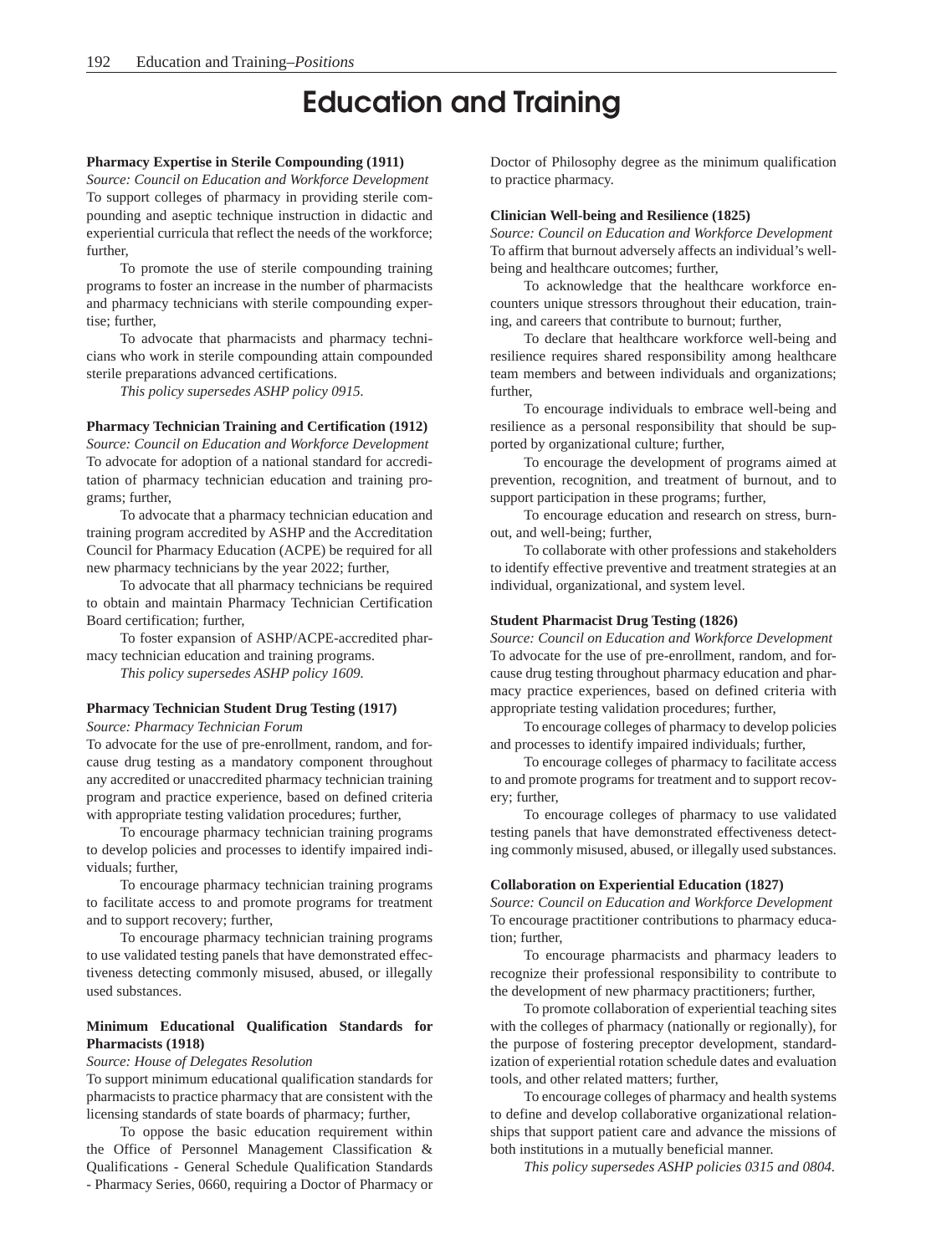# **ASHP Policy Positions 2009–2019 (with Rationales): Education and Training**

# **1911**

## **PHARMACY EXPERTISE IN STERILE COMPOUNDING**

*Source: Council on Education and Workforce Development*

To support colleges of pharmacy in providing sterile compounding and aseptic technique instruction in didactic and experiential curricula that reflect the needs of the workforce; further,

To promote the use of sterile compounding training programs to foster an increase in the number of pharmacists and pharmacy technicians with sterile compounding expertise; further,

To advocate that pharmacists and pharmacy technicians who work in sterile compounding attain compounded sterile preparations advanced certifications.

*This policy supersedes ASHP policy 0915.*

## *Rationale*

ASHP distinguishes between two needs related to pharmacy expertise in sterile compounding: a need for new pharmacy graduates to possess baseline training and knowledge of sterile

compounding, and the need for pharmacists with an advanced body of knowledge on sterile compounding, especially in pharmacy departments where complex compounded sterile preparations (CSPs) are compounded.

Although there is a clear need for students to have a basic understanding of sterile compounding upon graduation, education in colleges of pharmacy on sterile compounding varies. Sterile compounding and aseptic technique instruction are important areas of pharmacy practice to incorporate in the didactic curriculum and during experiential education.

The complexity of intravenous therapy, the risk of errors or patient harm, and new biologic therapies all demand a higher level of expertise in sterile compounding in the pharmacy, however. United States Pharmacopeia Chapter 797 and other efforts have increased the focus on the quality of CSP compounding and have prompted organizations to improve staff training, facilities, and procedures. In such an environment, there is a clear need for pharmacists whose education, training, and experience in sterile compounding provide expertise rather than baseline knowledge. To demonstrate competency, pharmacy technicians should attain PTCB's advanced Compounded Sterile Preparation Technician (CSPT) certification, and pharmacists, the Board of Pharmacy Specialties (BPS) Compounded Sterile Preparations Pharmacy (BCSCP) certification.

## **1912**

## **PHARMACY TECHNICIAN TRAINING AND CERTIFICATION**

*Source: Council on Education and Workforce Development*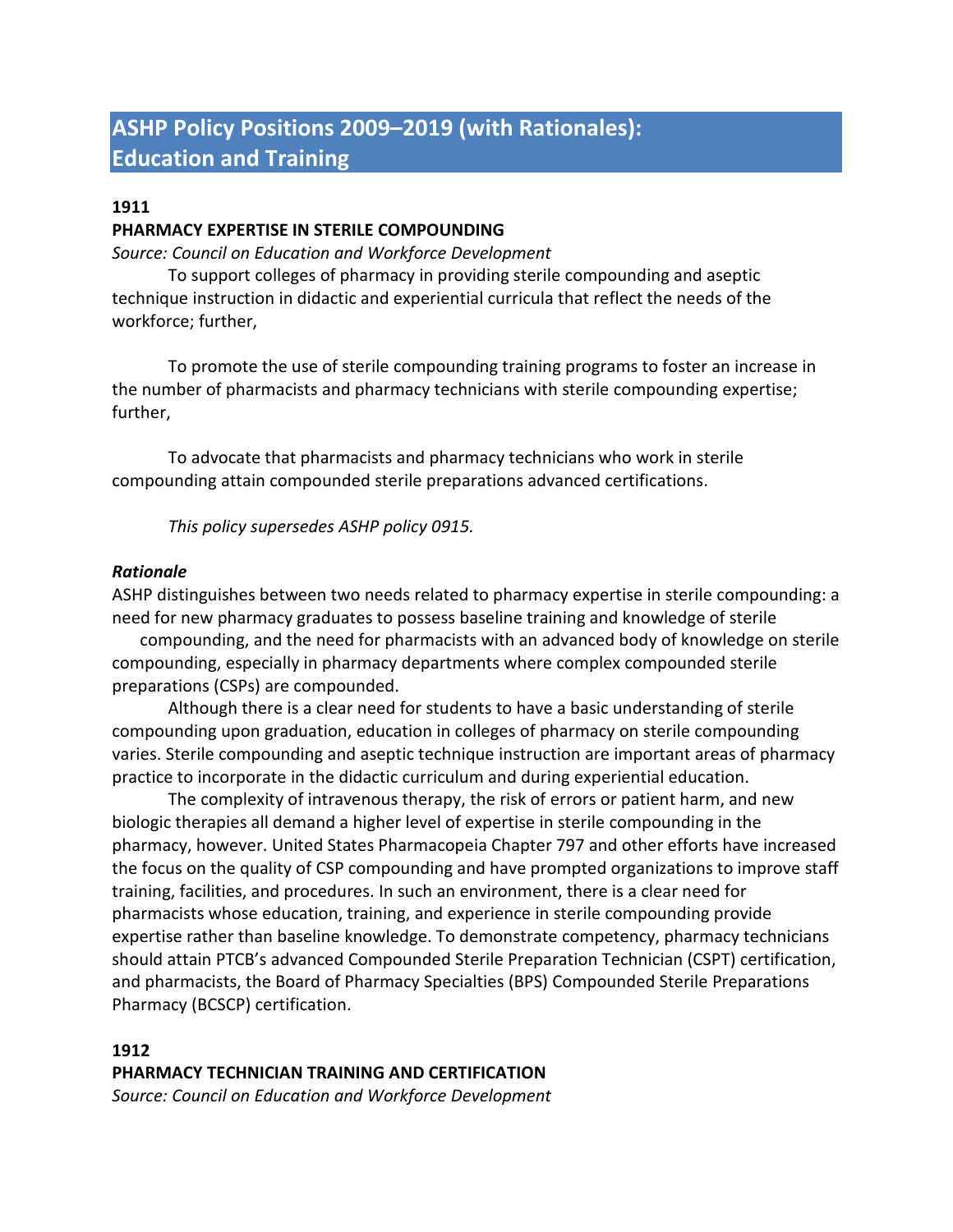To advocate for adoption of a national standard for accreditation of pharmacy technician education and training programs; further,

To advocate that a pharmacy technician education and training program accredited by ASHP and the Accreditation Council for Pharmacy Education (ACPE) be required for all new pharmacy technicians by the year 2022; further,

To advocate that all pharmacy technicians be required to obtain and maintain Pharmacy Technician Certification Board certification; further,

To foster expansion of ASHP/ACPE-accredited pharmacy technician education and training programs.

*This policy supersedes ASHP policy 1609.*

## *Rationale*

In January 2017, the Pharmacy Technician Certification Board (PTCB) suspended the condition that by 2020 the completion of an accredited technician education and training program would be required to be eligible for the PTCB certification exam. There is no indication that PTCB will reinstate that requirement; however, ASHP supports completion of an education and training program accredited by ASHP and the Accreditation Council for Pharmacy Education (ACPE) as well as PTCB certification for all pharmacy technicians. Although education requirements have been added by PTCB to take the certification exam starting in 2020, completion of an accredited education and training program is only one pathway for eligibility for the exam; PTCB also recognizes equivalent work experience. If an applicant has completed an unaccredited program, there is a required attestation for the content of that program.

In 2018, ASHP and ACPE developed revised national standards that serve as a guide for the development of ASHP/ACPE-accredited pharmacy technician education and training programs. These standards serve as the criteria for the evaluation of new and established pharmacy technician training programs and will help ensure that pharmacy technicians possess the knowledge, skills, and abilities necessary for their critical role on the healthcare team. A number of environmental factors, including changes in state laws allowing for expanded roles, responsibilities, and authority for pharmacy technicians, prompted the reassessment of the standards, which were last revised in 2015. ASHP supports more uniform state statutes and regulations regarding pharmacy technicians. The anticipated increase in demand for enrollment in ASHP/ACPE-accredited training programs will require an expansion of the number and distribution of such programs, including innovative education and training formats.

The target date of 2022 was included to provide a goal for requiring that all new pharmacy technicians in hospitals and health systems complete a pharmacy technician education and training program accredited by ASHP and ACPE. The date is in line with the initiatives and timeline of the Stakeholder Advisory Committee (the Committee). This Committee continues to advance the recommendations of the Pharmacy Technician Stakeholder Consensus Conference [\(Toward uniform standards for pharmacy technicians:](http://www.ajhp.org/content/early/2017/06/07/ajhp170283)  [Summary of the 2017 Pharmacy Technician Stakeholder Consensus Conference\)](http://www.ajhp.org/content/early/2017/06/07/ajhp170283), the national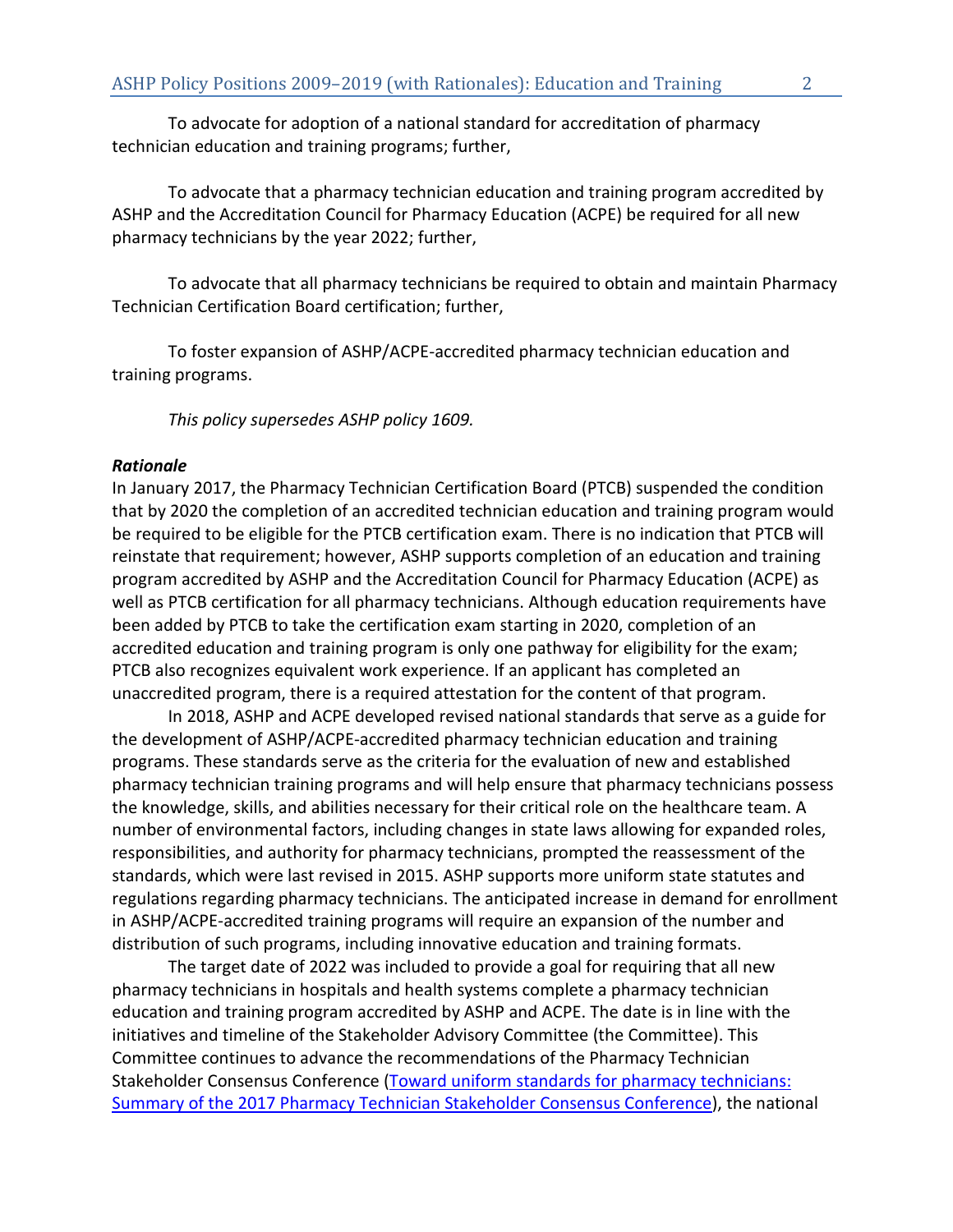consensus conference that engaged all sectors of pharmacy to define basic knowledge, skills, and abilities of pharmacy technicians, to promote and define advanced competencies, and to promote national definitions and regulation of pharmacy technicians. The Committee uses the recommendations and consensus statements to guide their work. Two of these statements are as follows:

2.1 The profession of pharmacy should move urgently towards the development and adoption of national standards for pharmacy technician education.

2.2 The profession of pharmacy should set a target for implementation of the national standard for pharmacy technician education at 3 to 5 years after adoption of the standard.

The accreditation standard for the education and training of pharmacy technicians was revised and approved by both the ASHP and ACPE Boards in June of 2018. Consistent with recommendation 2.2, 2022 is a reasonable target to require accredited training for new pharmacy technicians as it is four years from the time new standard was developed. The new standard was developed based on a job analysis of more than 44,000 pharmacy technicians in the U.S. The group developing the standard included educators; representatives from community, hospital, and chain pharmacy practice; and members of the Pharmacy Technician Accreditation Commission. More than 500 public comments were received and evaluated for inclusion in the revised standard before it was sent to the Boards of ASHP and ACPE for approval. The revised standard is divided into entry level and advanced, as recommended at the Pharmacy Technician Stakeholder Consensus Conference. This differentiation allows practice settings to have different education and training requirements based on the needs of the position. Additionally, boards of pharmacy can develop requirements based on entry-level competencies as a minimum standard and the advanced level can be an added credential that can be pursued based on employer requirements.

The Committee is currently working with the National Association of Boards of Pharmacy (NABP) to modify the *Model State Pharmacy Act and Model Rules of the National Association of Boards of Pharmacy*. At the NABP national meeting in May 2019, a resolution was passed to convene a task force of stakeholders to evaluate and make recommendations to NABP regarding the education requirements, practice responsibilities, and competence assessments for pharmacy technicians.

Additionally, work is being done at the state level with individual boards of pharmacy to evaluate requirements for accredited education and training for new pharmacy technicians. This activity follows consensus statement 5.2: The level of urgency for achieving state-to-state consistency in regulation of pharmacy technicians' scope of practice, education, certification, and licensure or regulation is high.

At the state level, advocacy will include several specific issues for boards of pharmacy to include as they consider regulations for technicians:

- There should be clear distinctions between pharmacy technicians and student pharmacists. Technician requirements should not be applied to student pharmacists.
- There should be a provision for a "technician in training" that would allow a technician who is enrolled in an accredited education and training program to be eligible to work in a pharmacy as long they complete the program in some prescribed amount of time (e.g., 12-18 months).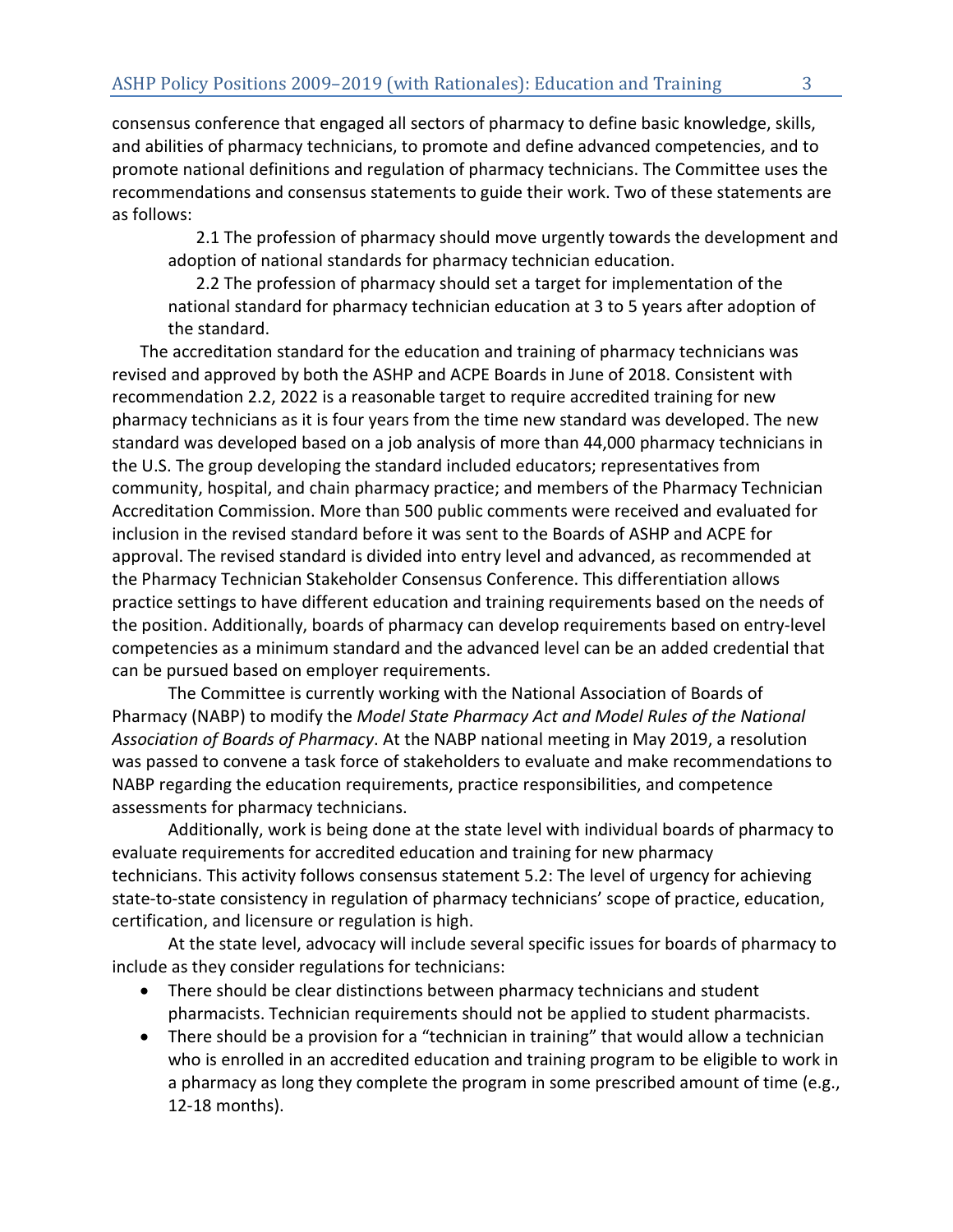## **1917**

## **PHARMACY TECHNICIAN STUDENT DRUG TESTING**

## *Source: Pharmacy Technician Forum*

To advocate for the use of pre-enrollment, random, and for-cause drug testing as a mandatory component throughout any accredited or unaccredited pharmacy technician training program and practice experience, based on defined criteria with appropriate testing validation procedures; further,

To encourage pharmacy technician training programs to develop policies and processes to identify impaired individuals; further,

To encourage pharmacy technician training programs to facilitate access to and promote programs for treatment and to support recovery; further,

To encourage pharmacy technician training programs to use validated testing panels that have demonstrated effectiveness detecting commonly misused, abused, or illegally used substances.

## *Rationale*

Pharmacy technicians are essential members of the healthcare team and help ensure the health, safety, and welfare of patients. They have access to controlled substances and confidential information, and operate in settings that require the exercise of good judgment and ethical behavior. In addition, some state boards of pharmacy have reported that drugabusing and -diverting persons are enrolling in pharmacy technician training programs to access drugs during experiential training and employment. Thus, an assessment of a pharmacy technician student's possible impairment, which could diminish his or her capacity to function in such a setting, is imperative to promote the highest level of integrity in healthcare services. ASHP recognizes that drug testing pharmacy technician students, whose responsibilities may bring them into contact with controlled substances, is an essential element of diversion prevention programs. Pre-enrollment, random, and for-cause drug testing should be performed based on defined criteria, with appropriate testing validation procedures, and have demonstrated effectiveness detecting commonly abused or illegally used substances.

## **1918**

#### **MINIMUM EDUCATIONAL QUALIFICATION STANDARDS FOR PHARMACISTS**

*Source: House of Delegates Resolution* 

To support minimum educational qualification standards for pharmacists to practice pharmacy that are consistent with the licensing standards of state boards of pharmacy; further,

To oppose the basic education requirement within the Office of Personnel Management Classification & Qualifications - General Schedule Qualification Standards - Pharmacy Series, 0660, requiring a Doctor of Pharmacy or Doctor of Philosophy degree as the minimum qualification to practice pharmacy.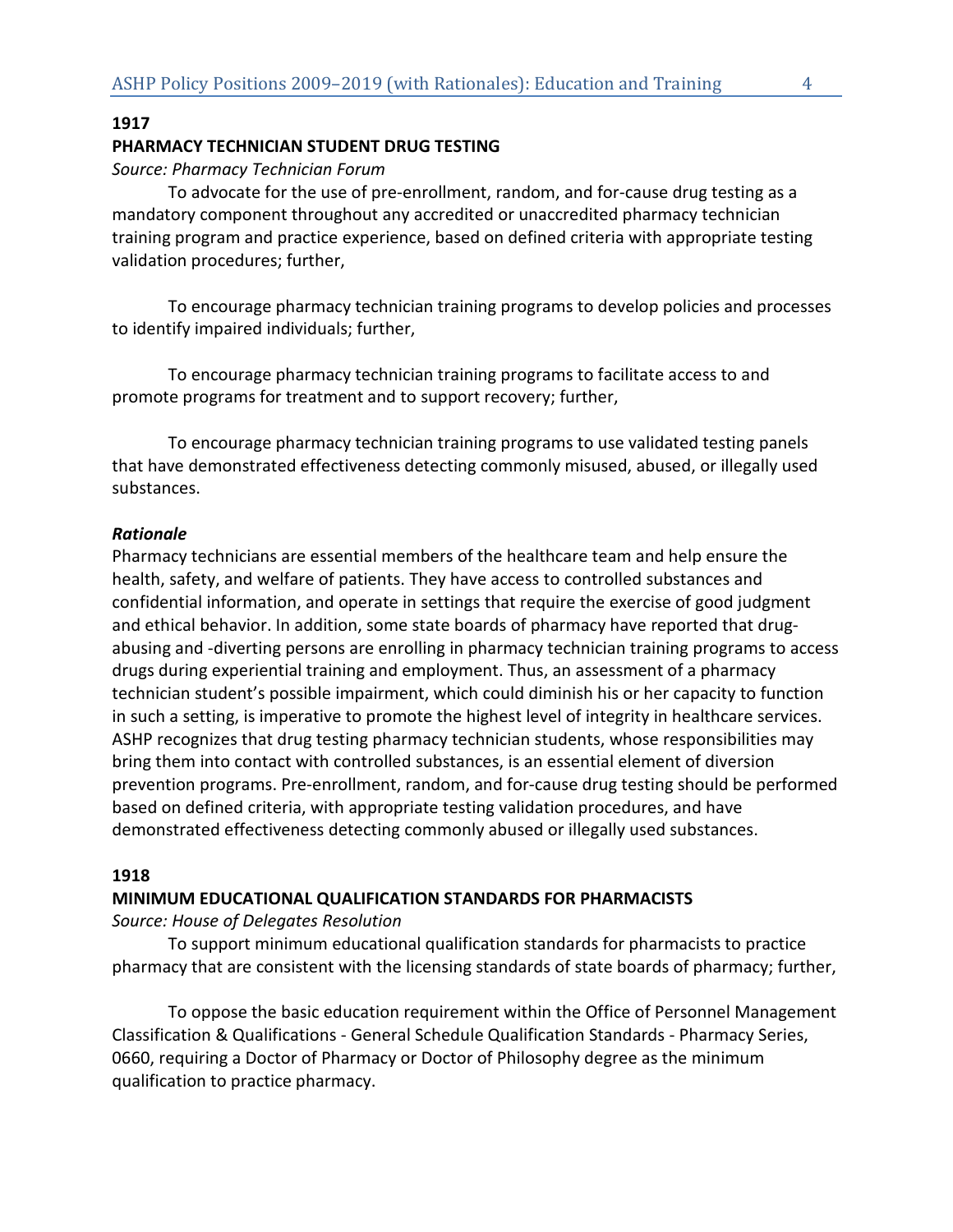## *Rationale*

In September 2017, the U.S. Office of Personnel Management (OPM) issued a new [qualification](https://www.opm.gov/policy-data-oversight/classification-qualifications/general-schedule-qualification-standards/0600/pharmacist-series-0660/)  [standard](https://www.opm.gov/policy-data-oversight/classification-qualifications/general-schedule-qualification-standards/0600/pharmacist-series-0660/) for pharmacists, GS-0660. The new standard lists the basic educational requirement for pharmacists as a Doctor of Pharmacy (Pharm.D.) or Doctor of Philosophy (Ph.D.) degree. To set this requirement, OPM must have determined that pharmacy cannot be performed by persons without one of these degrees, because [Title 5 U.S.C. 3308](https://www.law.cornell.edu/uscode/text/5/3308) permits the establishment of minimum educational requirements only when OPM has determined that the work cannot be performed by persons who do not possess the prescribed minimum education.

All 50 states currently allow pharmacists with a bachelor's degree in pharmacy (B.S.Pharm.) to obtain licensure and practice pharmacy, which indicates that all state legislatures or regulators have concluded that pharmacists with a B.S.Pharm. degree can practice pharmacy safely and effectively. In the U.S., the B.S.Pharm. degree was awarded until 2005; in 2006, the Pharm.D. degree became the only entry-level degree awarded. A 2014 survey of the pharmacy workforce found that only 40% of pharmacists had earned a Pharm.D. The minimum educational requirements set by OPM would automatically disqualify 60% of pharmacists from entering the federal government workforce, an inequitable practice not seen outside the federal sector. The OPM minimum educational requirement also creates a monumental challenge to building and maintaining the pharmacist workforce the Department of Defense needs to support U.S. warfighting efforts and take care of veterans. ASHP recognizes that pharmacists must possess the education, training, and experience required to effectively, efficiently, and responsibly fulfill their roles. Further, ASHP supports licensure by a state board of pharmacy as the minimum requirement for pharmacy practice in its [Minimum Standard for](https://www.ashp.org/-/media/assets/policy-guidelines/docs/guidelines/minimum-standard-pharmacies-hospitals.ashx)  [Pharmacies in Hospitals.](https://www.ashp.org/-/media/assets/policy-guidelines/docs/guidelines/minimum-standard-pharmacies-hospitals.ashx)

## **1825**

#### **Clinician Well-being and Resilience**

*Source: Council on Education and Workforce Development* 

To affirm that burnout adversely affects an individual's well-being and healthcare outcomes; further,

To acknowledge that the healthcare workforce encounters unique stressors throughout their education, training, and careers that contribute to burnout; further,

To declare that healthcare workforce well-being and resilience requires shared responsibility among healthcare team members and between individuals and organizations; further,

To encourage individuals to embrace well-being and resilience as a personal responsibility that should be supported by organizational culture; further,

To encourage the development of programs aimed at prevention, recognition, and treatment of burnout, and to support participation in these programs; further,

To encourage education and research on stress, burnout, and well-being; further,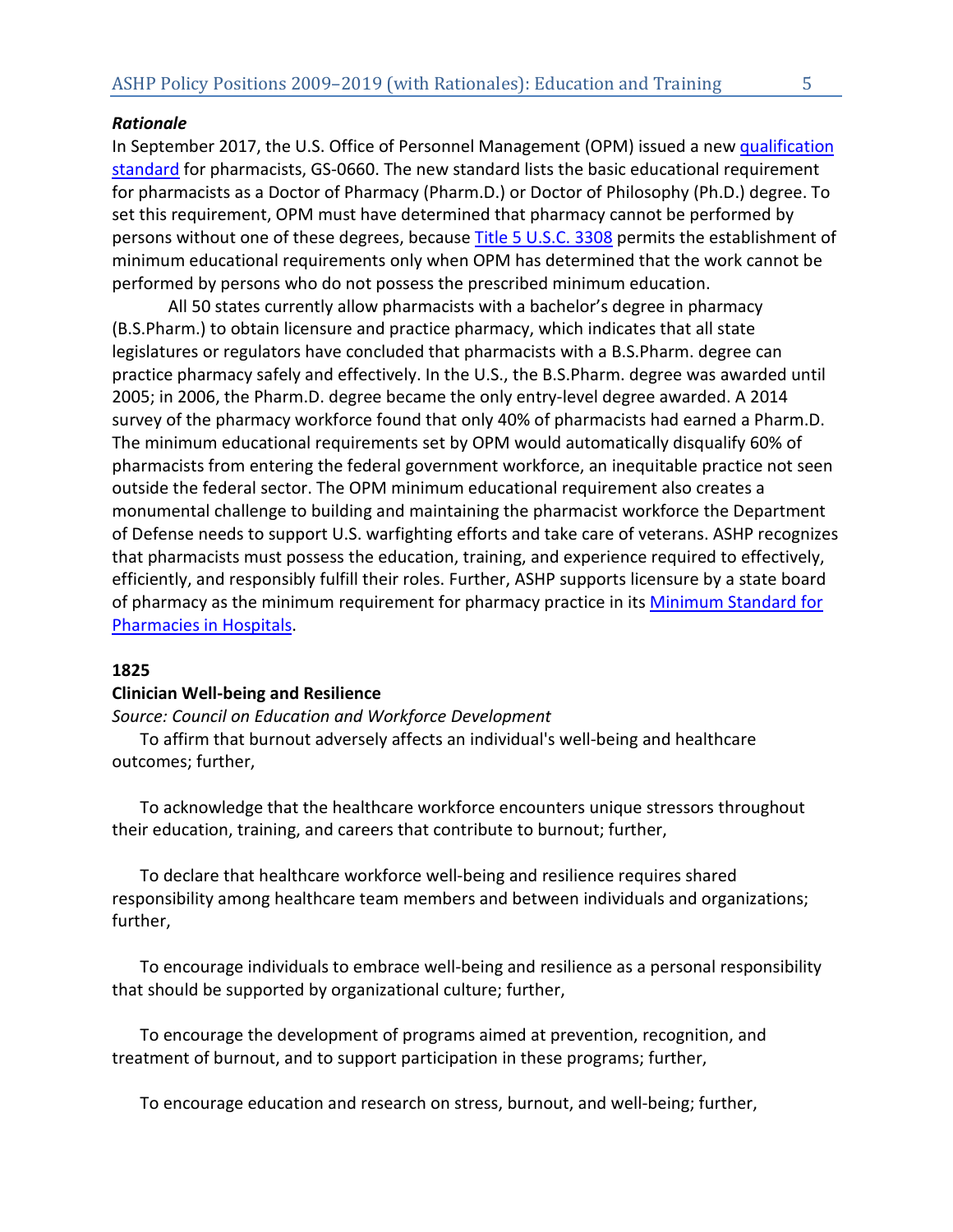To collaborate with other professions and stakeholders to identify effective preventive and treatment strategies at an individual, organizational, and system level.

## *Rationale*

Burnout is a syndrome characterized by a high degree of emotional exhaustion, high depersonalization (e.g., cynicism), and a low sense of personal accomplishment from work due to both internal and external factors. More than half of U.S. physicians show symptoms of burnout, which is nearly twice as high as other U.S. workers, even after controlling for work hours and other factors. Between 2011 and 2014, the prevalence of burnout increased by 9% among physicians while remaining stable in other U.S. workers. The American Foundation for Suicide Prevention reports that 300-400 physicians commit suicide each year, approximately one per day, double that of the general population. Nurses show a similarly high prevalence of burnout and depression. A 2007 study reported that 22-35% of nurses had a high degree of emotional exhaustion. A survey at Duke University Hospital found that 20% of pharmacists were at risk for burnout. And although less is known about other members of the healthcare team, data suggest a similar prevalence of burnout among pharmacy technicians, nurse practitioners, and physician assistants.

Stress in our clinical learning environment can affect all healthcare learners, with negative outcomes ranging from poor well-being to substance abuse to depression, even suicide. In May 2018, a New York City medical student and resident committed suicide within a week of each other. One review estimates that nearly 29% of medical residents suffer from depression or depressive symptoms, well above the 16% estimated prevalence in the general population. One study has shown that pharmacy residents exhibit high levels of perceived stress, especially those who work more than 60 hours per week, and perceived stress is highly correlated to negative effects.

ASHP joined the National Academy of Medicine (NAM) Action Collaborative on Clinician Well-Being and Resilience in 2017. The goals of the Collaborative are to (1) assess and understand the underlying causes of clinician burnout and suicide, and (2) advance evidencebased solutions that reverse the trends in clinician stress, burnout, and suicide. Clinician burnout is a concern because, in addition to clinician suffering, clinician burnout has been associated with increased rates of medical errors, healthcare-associated infection, and patient mortality. Clinician burnout also decreases patient satisfaction and healthcare workforce productivity. Students in the health professions are also susceptible to burnout.

The NAM Action Collaborative Conceptual Model depicts both individual and external factors affecting well-being and resilience and indicates that it requires a combined effort from the individual and the system to address and prevent burnout. Studies suggest that burnout is a problem of the entire healthcare organization as well as individual clinicians, so maintaining clinician well-being and resilience requires a combined effort by the individuals and their employers. Pharmacists, along with other healthcare professionals and administrators, have a role in researching and solving the problem. To be successful, interventional programs must promote prevention, recognition, and treatment of burnout, and healthcare organizations must foster a culture that supports not just participation in these programs but a sense of personal responsibility for developing and maintaining resilience. Providing patient care is meaningful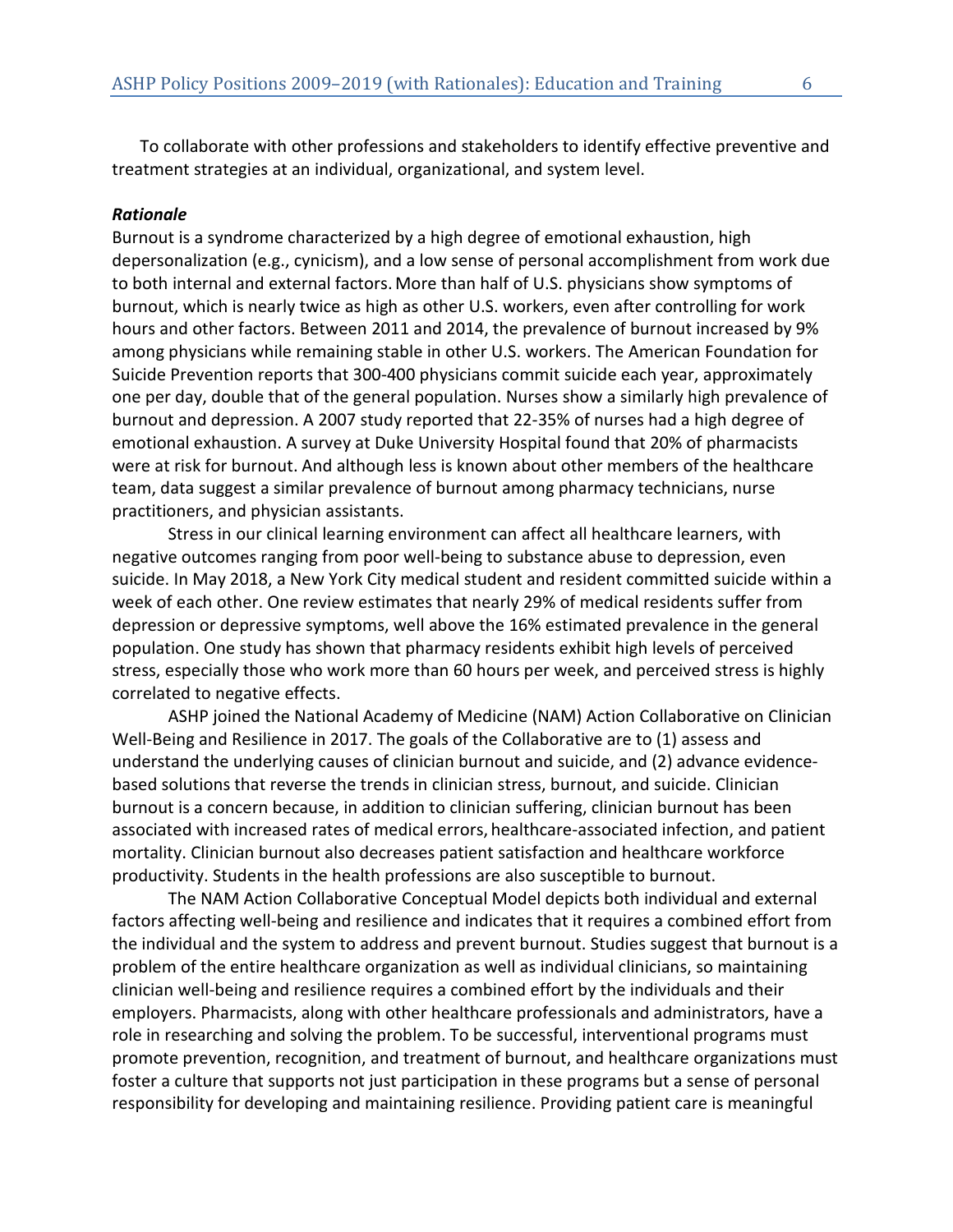and purposeful work. A healthcare organization with a resilient workforce will provide the best healthcare outcomes.

# **1826**

# **Student Pharmacist Drug Testing**

*Source: Council on Education and Workforce Development* 

To advocate for the use of pre-enrollment, random, and for-cause drug testing throughout pharmacy education and pharmacy practice experiences, based on defined criteria with appropriate testing validation procedures; further,

To encourage colleges of pharmacy to develop policies and processes to identify impaired individuals; further,

To encourage colleges of pharmacy to facilitate access to and promote programs for treatment and to support recovery; further,

To encourage colleges of pharmacy to use validated testing panels that have demonstrated effectiveness detecting commonly misused, abused, or illegally used substances.

## *Rationale*

Persons 18-25 years of age have the highest prevalence of prescription drug misuse among all age groups. Moreover, there is growing evidence that prescription drug misuse has been increasing among U.S. college students, and it is second to marijuana as the most common form of substance abuse. Pharmacy professionals and students are entrusted with the health, safety, and welfare of patients. They have access to controlled substances and confidential information, and operate in settings that require the exercise of good judgment and ethical behavior. Thus, an assessment of a student pharmacist's possible impairment, which could diminish his or her capacity to function in such a setting, is imperative to promote the highest level of integrity in healthcare services. ASHP recognizes that drug testing student pharmacists, whose responsibilities may bring them into contact with controlled substances, is an essential element of diversion prevention programs. Pre-enrollment, random, and for-cause drug testing should be performed based on defined criteria, with appropriate testing validation procedures, and have demonstrated effectiveness detecting commonly abused or illegally used substances. In addition, drug testing should be supported by an addiction recovery program, as outlined in the [ASHP Statement on the Pharmacist's Role in Substance Abuse Prevention, Education, and](https://www.ashp.org/-/media/assets/policy-guidelines/docs/statements/pharmacists-role-substance-abuse-prevention-education-assistance.ashx)  [Assistance.](https://www.ashp.org/-/media/assets/policy-guidelines/docs/statements/pharmacists-role-substance-abuse-prevention-education-assistance.ashx)

# **1827**

# **Collaboration on Experiential Education**

*Source: Council on Education and Workforce Development* 

To encourage practitioner contributions to pharmacy education; further,

To encourage pharmacists and pharmacy leaders to recognize their professional responsibility to contribute to the development of new pharmacy practitioners; further,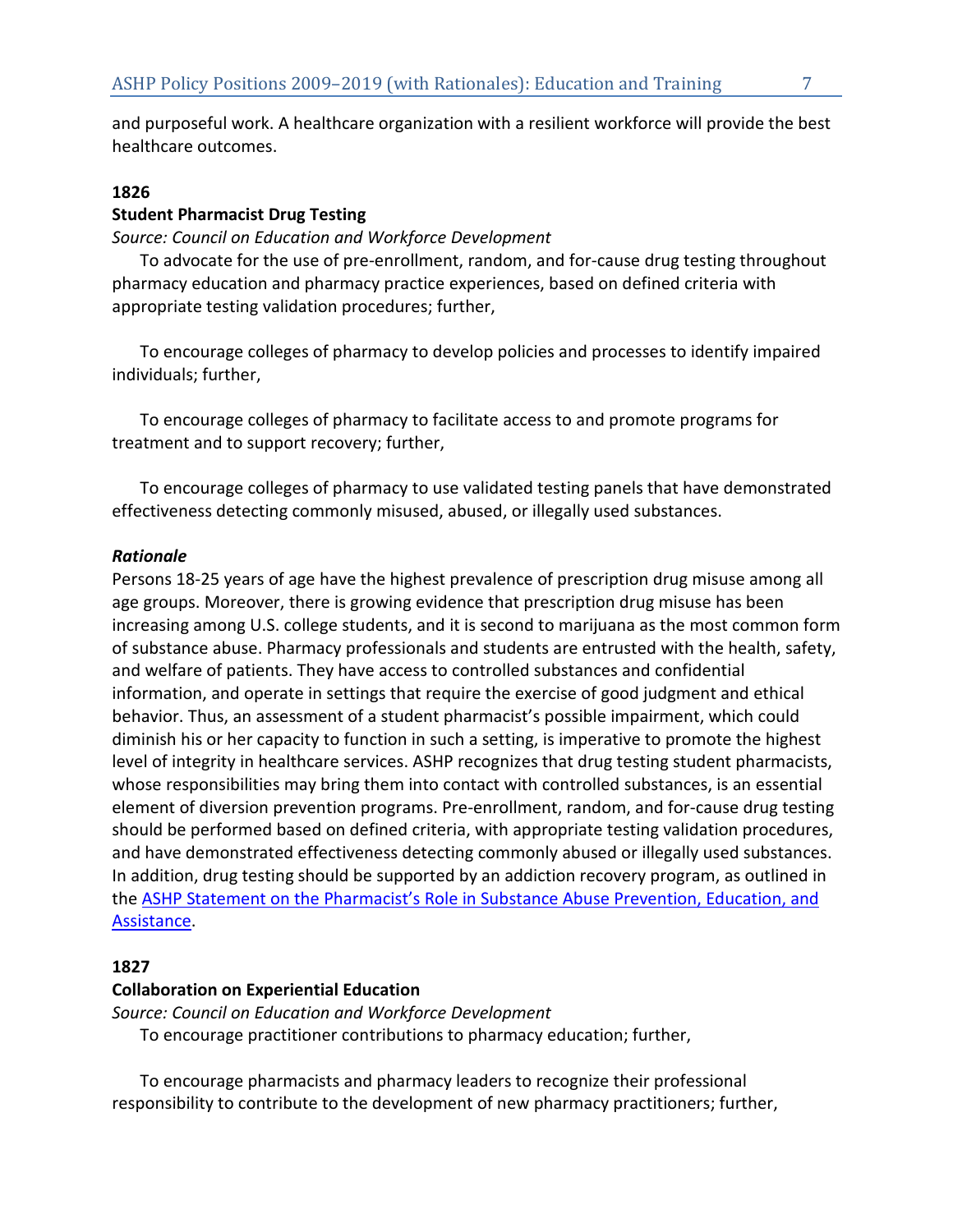To promote collaboration of experiential teaching sites with the colleges of pharmacy (nationally or regionally), for the purpose of fostering preceptor development, standardization of experiential rotation schedule dates and evaluation tools, and other related matters; further,

To encourage colleges of pharmacy and health systems to define and develop collaborative organizational relationships that support patient care and advance the missions of both institutions in a mutually beneficial manner.

*This policy supersedes ASHP policies 0315 and 0804.*

## *Rationale*

As stated in the [ASHP Statement on Professionalism,](https://www.ashp.org/-/media/assets/policy-guidelines/docs/statements/professionalism.ashx) one of the fundamental services of a professional is recruiting, nurturing, and securing new practitioners to that profession's ideals and mission. Because the principles of institutional pharmacy practice are not emphasized in typical pharmacy curricula, professional socialization is especially important for pharmacists who practice in those settings. The experiential education experience of student pharmacists is a partnership between colleges of pharmacy and the experiential teaching sites. Collaboration between the colleges of pharmacy and experiential training sites on preceptor development, standardized rotation schedule dates, evaluation tools, and other materials helps to assure the best possible experience for student pharmacists, preceptors, and the experiential education site. In addition, collaboration allows both entities to fulfill their missions by participating in mutually beneficial activities, improving patient outcomes, and helping students and their institutions achieve educational and research objectives.

## **1829**

## **Pharmacy Training Models**

## *Source: Council on Education and Workforce Development*

To promote pharmacy training models that: (1) provide experiential and residency training in interprofessional patient care; (2) use the knowledge, skills, and abilities of student pharmacists and residents in providing direct patient care; and (3) promote use of innovative and contemporary learning models; further,

To support the assessment of the impact of these pharmacy training models on the quality of learner experiences and patient care outcomes.

*This policy supersedes ASHP policy 1316.* 

## *Rationale*

Pharmacy training models are continually evolving. The ideal training model includes characteristics such as flexibility to be useful in all patient care settings, providing patient care through an interprofessional team, and allowing team members to practice at the top of their licenses. Many healthcare organizations are successfully employing innovative and contemporary training models. One such model is the the layered learning approach to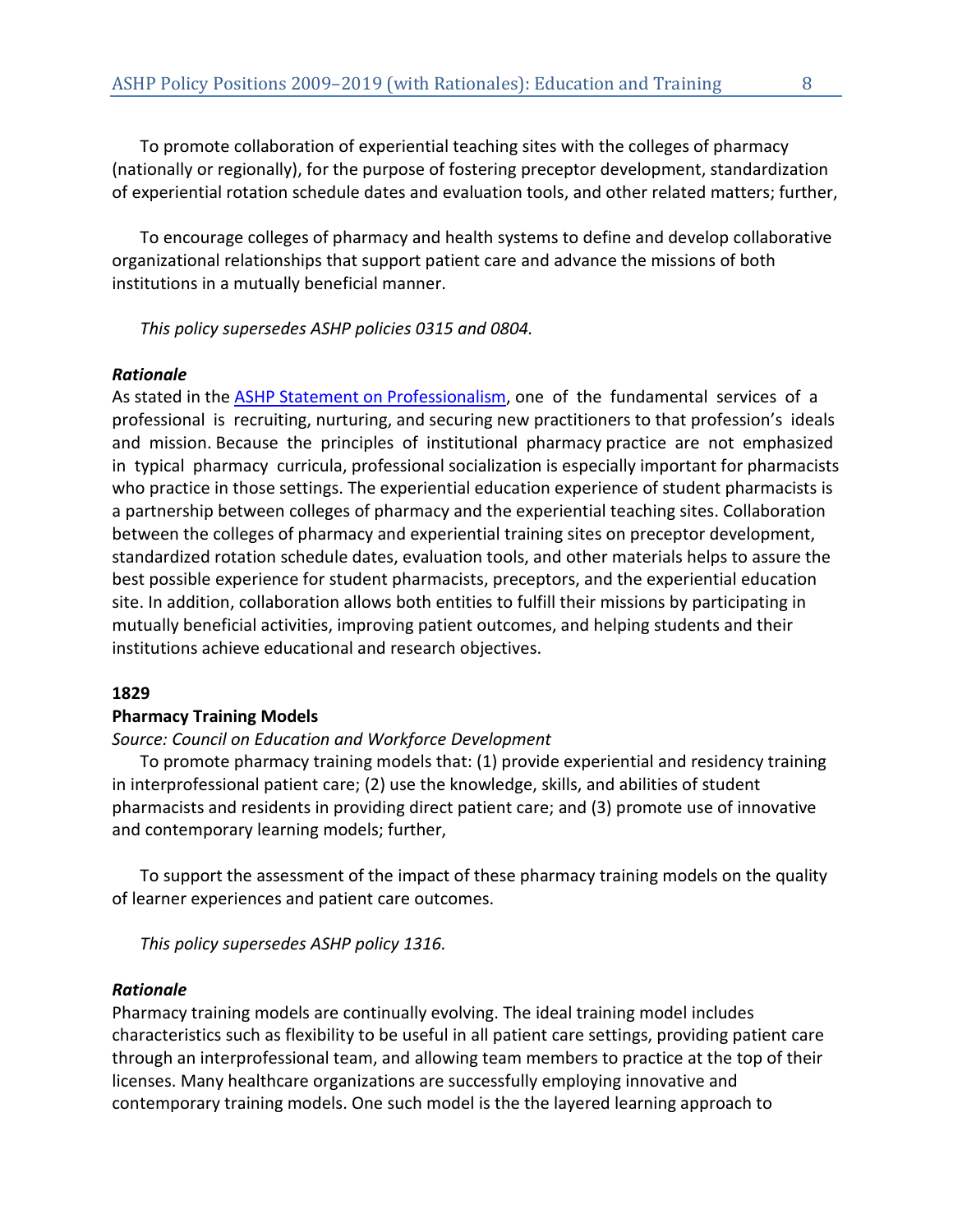residency and student pharmacist training, in which a pharmacist oversees multiple residents, students, and sometimes generalist pharmacists. Each member of this pharmacy team is integrated into a patient care team, with specific roles and responsibilities, but each also has accountability to the supervising pharmacist. The layered learning model may be more practical in larger institutions, however, because they have more staff, residents, and students than smaller hospitals. ASHP recognizes that it is important to individualize the training program to the practice site and its corresponding practice model, and supports the assessment of the impact of these pharmacy training models on the quality of learner experiences and patient care outcomes.

# **1706**

**ASHP Guidelines, Statements, and Professional Policies as an Integral Part of the Educational Process** 

*Source: Council on Education and Workforce Development*

To encourage all educators of the pharmacy workforce to use ASHP statements, guidelines, and professional policies as an integral part of education and training.

*This policy supersedes ASHP policy 0705.*

## *Rationale*

ASHP members create professional policy that reflect best practices and influence the future direction of the profession and patient care. ASHP's professional policies contain varying levels of detail, but all contain guiding principles for the profession. The use of professional policy should be incorporated into all forms of professional education, including pharmacy and technician students, residents, and practitioners and widely used across the pharmacy profession.

# **1611**

# **Developing Leadership Competencies**

*Source: Council on Education and Workforce Development* To work with healthcare organization leadership to foster opportunities, allocate time, and provide resources for pharmacy practitioners to move into leadership roles; further,

To encourage leaders to seek out and mentor pharmacy practitioners in developing administrative, managerial, and leadership skills; further,

To encourage pharmacy practitioners to obtain the skills necessary to pursue administrative, managerial, and leadership roles; further,

To encourage colleges of pharmacy and ASHP state affiliates to collaborate in fostering student leadership skills through development of co-curricular leadership opportunities, leadership conferences, and other leadership promotion programs; further,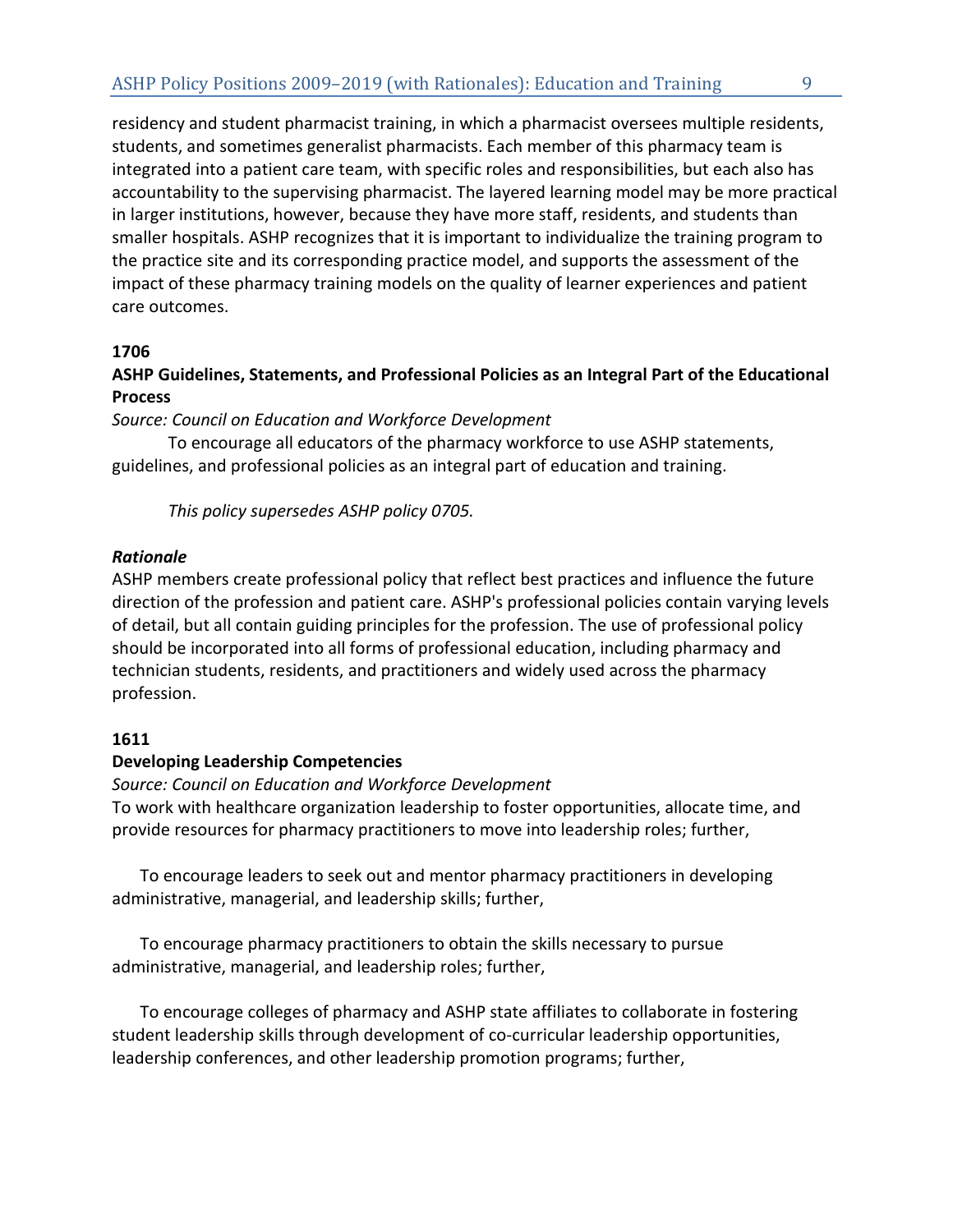To reaffirm that residency programs should develop leadership skills through mentoring, training, and leadership opportunities; further,

To foster leadership skills for pharmacists to use on a daily basis in their roles as leaders in patient care.

*This policy supersedes ASHP policy 1518.* 

# *Rationale*

In their 2013 report, White and Enright anticipated a high rate in turnover of pharmacy directors and middle managers over the coming decade. Healthcare organizations must address this ongoing challenge if there are to be a sufficient number of new directors and managers to fill those positions. Factors that may contribute to a shortage of potential new leaders and managers include:

- New graduates frequently accept clinical positions or positions in drug distribution. After a few years, they may have a desire to assume managerial positions in health-system pharmacies, but training programs may not be convenient for them, and they may not have the resources to obtain training.
- Health-system pharmacy management positions do not turnover often. Prospective managers view those positions as unavailable for the near future, so there is little incentive to obtain training to be ready to move into those positions.
- Job satisfaction among pharmacy managers appears low to prospective managers.
- Frequent turnover in organizational administrative positions (above pharmacy) is frustrating to pharmacy directors, because they continually need to inform new administrators about the organization's medication-use strengths and weaknesses and the pharmacy department's roles, strategic plans, and priorities for sustaining quality and making improvements. In those turnover circumstances, diligently achieved pharmacy service improvements can sometimes be eroded and reversed. The ensuing frustration can induce pharmacy directors to depart voluntarily from management positions and make those positions unattractive to others.
- Flattening of organizational structures in healthcare organizations has eliminated numerous managerial positions in pharmacies, leaving fewer pharmacists to serve as mentors for prospective managers. Without positive role models, it is difficult for pharmacists to gain good management experience.
- Pharmacy management positions that combine clinical and management responsibilities sometimes allow little time for clinical work.
- Many pharmacists, even those in managerial positions, have no training in personnel administration. Skills such as conflict resolution and negotiation are rarely taught in pharmacy curricula but are very important in leadership positions.
- In some healthcare organizations, managers receive raises predicated on overall organizational or departmental performance. However, the compensation of some staff may be based on individual performance. These differing bases can lead to instances in which the compensation of those supervised is higher than that of their managers.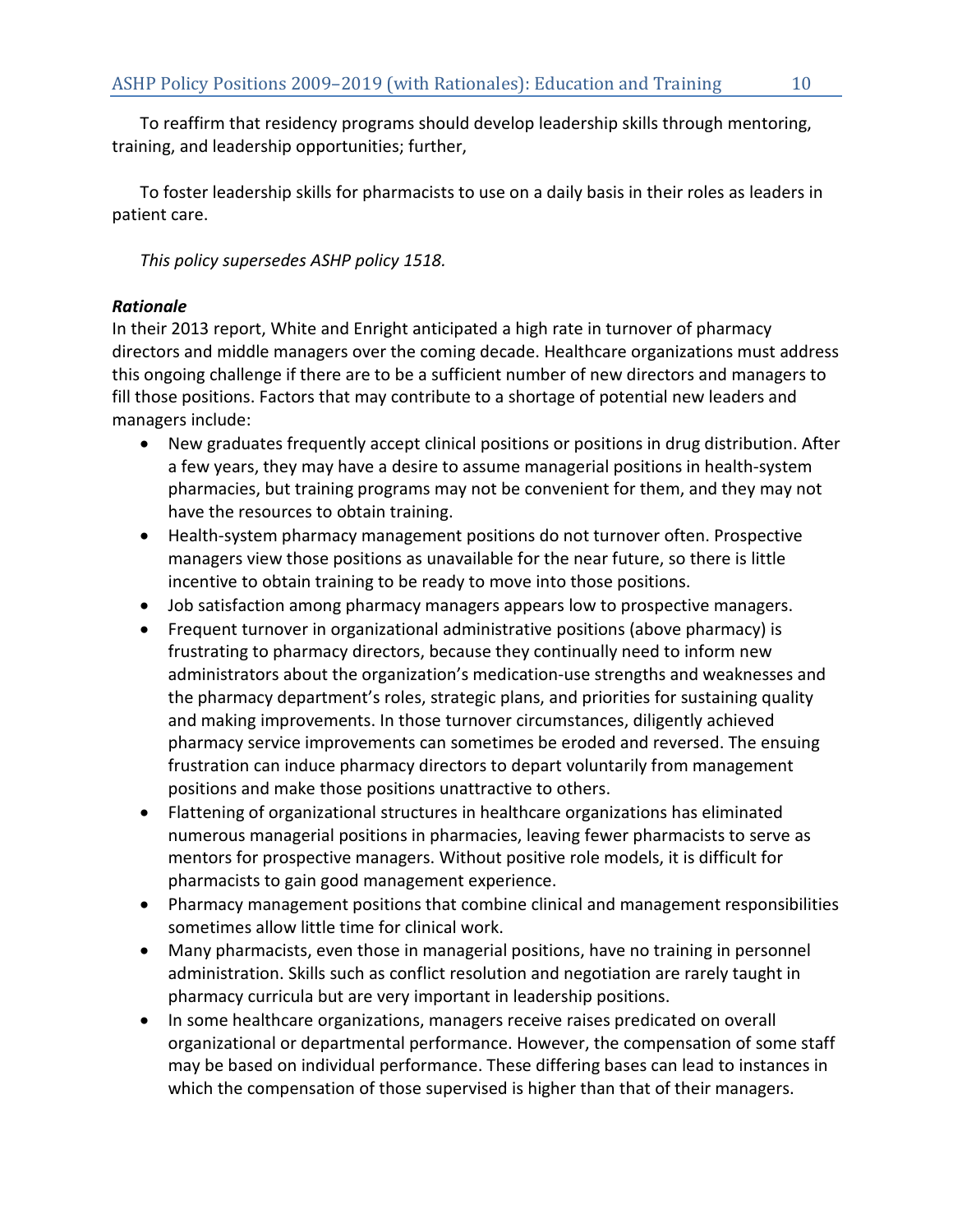When that occurs, it can be a disincentive to individuals considering management positions.

Leadership and managerial potential in today's student pharmacists and new graduates is as high as it has ever been, but more effort is needed to nurture that potential and develop leadership and management skills in practice. Colleges of pharmacy, state associations, residency programs, and practitioners themselves need to foster the development of leadership and management skills. ASHP can help foster leadership competencies at all levels of practice through actions such as providing education about leadership and management roles, developing Web-based resources, and facilitating networking among leaders, managers, and those aspiring to such roles.

Leadership continues to be a critical area for development, as leadership is a necessary competency in the provision of patient care. There are multiple avenues available to pharmacists for leadership development and ASHP should take the lead in fostering this effort.

# **1612**

## **Interprofessional Education and Training**

*Source: Council on Education and Workforce Development*

To support interprofessional education as a component of didactic and experiential education in Doctor of Pharmacy degree programs; further,

To support interprofessional education, mentorship, and professional development for student pharmacists, residents, and pharmacists; further,

To encourage and support pharmacists' collaboration with other health professionals and healthcare executives in the development of interprofessional, team-based, patient-centered care models; further,

To foster documentation and dissemination of outcomes achieved as a result of interprofessional education of healthcare professionals.

*This policy supersedes ASHP policy 1014.*

# *Rationale*

Pharmacist involvement in team-based patient care improves medication-use safety and quality and reduces healthcare costs. For patient-care teams to be effective, they must possess unique skills that facilitate effective team-based interactions. Some pharmacists are exposed to teambased care models through interprofessional education and interaction with students of other disciplines when they are student pharmacists. Some colleges of pharmacy have very effective interprofessional didactic courses that include medical, pharmacy, nursing, and other health professional students. Additionally, most experiential rotations involve interaction with other members of the healthcare team and help students of all disciplines learn about the expertise of other team members. However, not all colleges and schools are effective in providing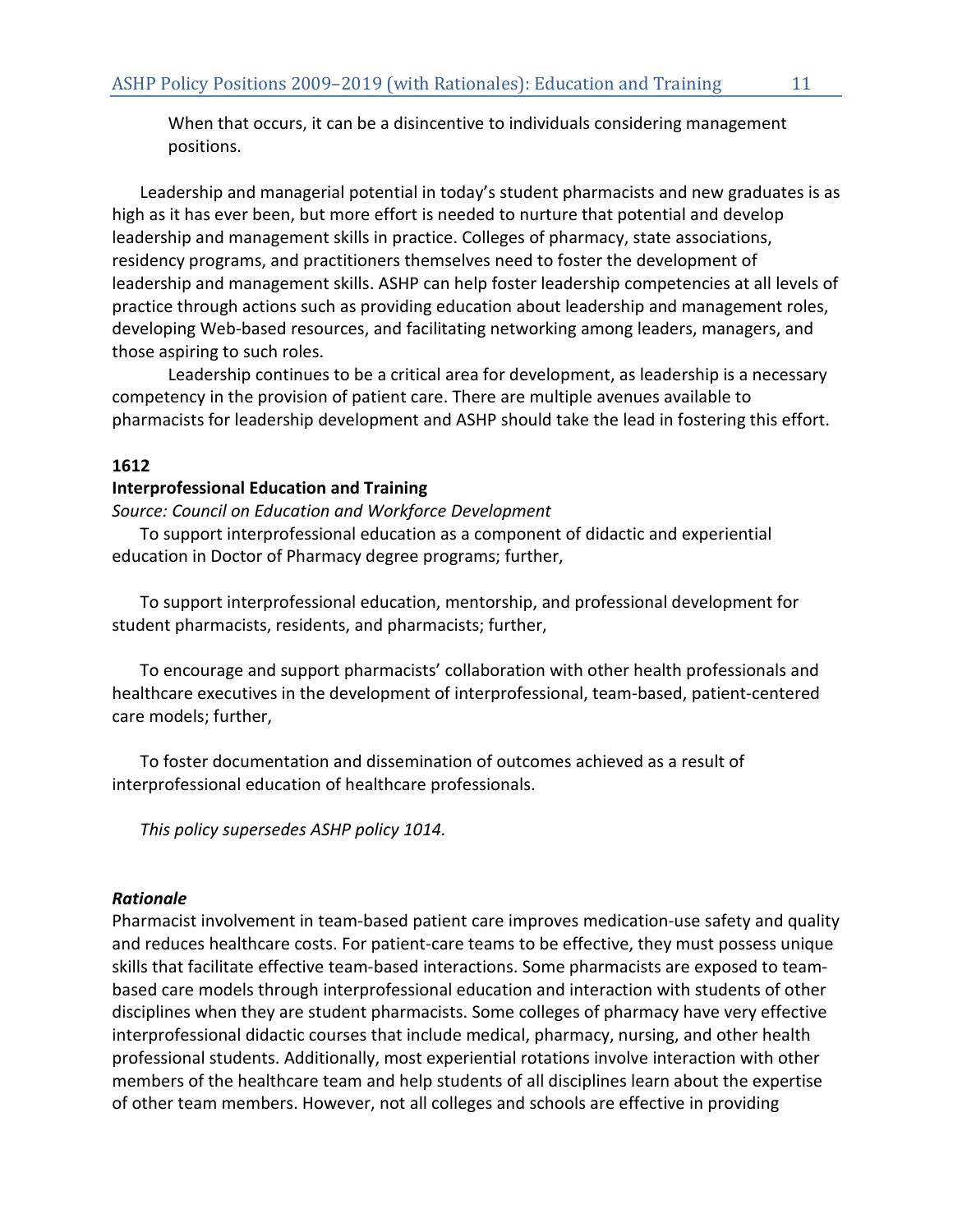interprofessional education that facilitates team-based patient care. The reasons vary, but may include differences in teaching philosophies or a lack of access to other health professional schools at the university or campus.

The Hospital Care Collaborative (HCC) has described common principles for team-based care. The HCC principles recognize the knowledge, talent, and professionalism of all team members and support role delineation, collaboration, communication, and the accountability of individual team members and the entire team. The HCC principles note that collaboration of the healthcare team can lead to improved systems and processes that provide care more efficiently and result in better patient outcomes. The HCC states that current undergraduate and postgraduate professional education of team members is inadequate to promote true team functions.

ASHP believes that interprofessional education is important not only for student pharmacists but also throughout one's professional career. Similarly, it is important for other professionals on the team so that collaboration and synergistic relationships can develop. Failure to establish these collaborative working relationships early in one's career can result in poor interactions in years to come. A positive working relationship, including interprofessional mentorship, with physicians and nurses is productive, while a bad working relationship can be counterproductive and devastating to all parties, including patients.

# **1613**

# **Cultural Competency**

*Source: Council on Education and Workforce Development*

To foster the ongoing development of cultural competency within the pharmacy workforce; further,

To educate healthcare providers on the importance of providing culturally congruent care to achieve quality care and patient engagement.

*This policy supersedes ASHP policy 1414.* 

# *Rationale*

l

The United States is rapidly becoming a more diverse nation. Culture influences a patient's belief and behavior toward health and illness. Cultural competence can significantly affect clinical outcomes. Research has shown that overlooking cultural beliefs may lead to negative health consequences.<sup>[1](#page-12-0)</sup> According to the National Center for Cultural Competency, there are numerous examples of benefits derived from the impact of cultural competence on quality and effectiveness of care in relation to health outcomes and well-being.<sup>[2](#page-12-1)</sup> Further, pharmacists can

<span id="page-12-0"></span><sup>1</sup>Administration on Aging. Achieving cultural competence. A guidebook for providers of services to older Americans and their families. Available at: <http://archive.org/details/achievingcultura00admi> (accessed October 17, 2013)

<span id="page-12-1"></span><sup>2</sup>Goode TD, Dunne MC, Bronheim SM. The evidence base for cultural and linguistic competency in health care. The Commonwealth Fund; 2006. Available

[http://www.commonwealthfund.org/usr\\_doc/Goode\\_evidencebasecultlinguisticcomp\\_962.pdf](http://www.commonwealthfund.org/usr_doc/Goode_evidencebasecultlinguisticcomp_962.pdf) (accessed October 17, 2013)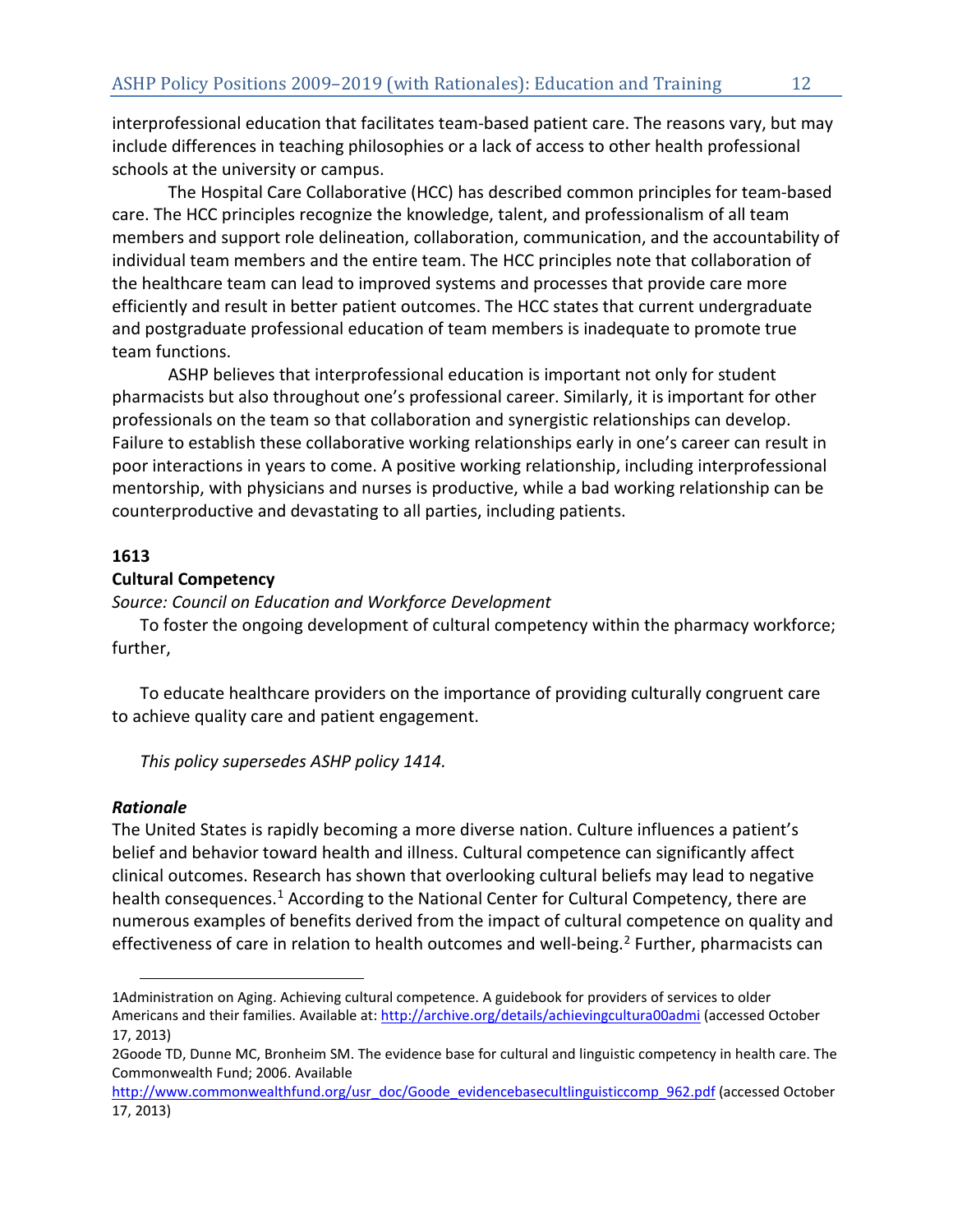contribute to providing "culturally congruent care," which can be described as "a process of effective interaction between the provider and client levels" of healthcare that encourages provider cultural competence while recognizing that "[p]atients and families bring their own values, perceptions, and expectations to healthcare encounters which also influence the creation or destruction of cultural congruence."[3](#page-13-0) The [Report of the ASHP Ad Hoc Committee on](http://www.ajhp.org/content/62/18/1924.full.pdf+html)  [Ethnic Diversity and Cultural Competence](http://www.ajhp.org/content/62/18/1924.full.pdf+html)<sup>[4](#page-13-1)</sup> and the ASHP Statement on Racial and Ethnic [Disparities in Health Care](http://www.ashp.org/DocLibrary/BestPractices/SpecificStDisparities.aspx)<sup>[5](#page-13-2)</sup> support ways to raise awareness of the importance of cultural competence in the provision of patient care so that optimal therapeutic outcomes are achieved in diverse populations.

# **1317**

# **EDUCATION AND TRAINING IN HEALTH CARE INFORMATICS PHARMACY**

*Source: Council on Education and Workforce Development*

To recognize the significant and vast impacts of health-system information systems, automation, and technology changes on safe and effective use of medications; further,

To foster, promote, and lead the development of and participation in formal health care informatics educational programs for pharmacists, pharmacy technicians, and student pharmacists.

# *Rationale*

With growing use of automation and technology, there is a growing need for informaticstrained pharmacists and pharmacy technicians, yet there are few training programs or residencies. This shortage of trained individuals has led to on-the-job training and potentially less-than-optimal implementation of new information systems and technology. New educational programs, or adaptation of existing ones, would help ease this lack of trained individuals and lead to better technology outcomes. To most effectively accomplish this goal, ASHP must lead the development of such programs and encourage participation by pharmacists, pharmacy students, and pharmacy technicians.

# **1201**

# **PRECEPTOR SKILLS AND ABILITIES**

*Source: Council on Education and Workforce Development*

To collaborate with pharmacy organizations on the development of standards to enhance the quality of experiential education and pharmacy residency precepting; further,

To provide tools, education, and other resources to develop preceptor skills.

# *Rationale*

 $\overline{a}$ 

<span id="page-13-0"></span><sup>3</sup>Schim SM, Doorenbos AZ. A Three-dimensional Model of Cultural Congruence: Framework for Intervention. *J Soc Work End Life Palliat Care*. 2010; 6:256–70.

<span id="page-13-1"></span><sup>4</sup>Report of the ASHP Ad hoc committee on ethnic diversity and cultural competence. *Am J Health-Syst Pharm.* 2005; 1924-30.

<span id="page-13-2"></span>[<sup>5</sup> ASHP Statement on Racial and Ethnic Disparities in Health Care.](http://www.ashp.org/DocLibrary/BestPractices/SpecificStDisparities.aspx) Am J Health-Syst Pharm. 2008; 65:728–33.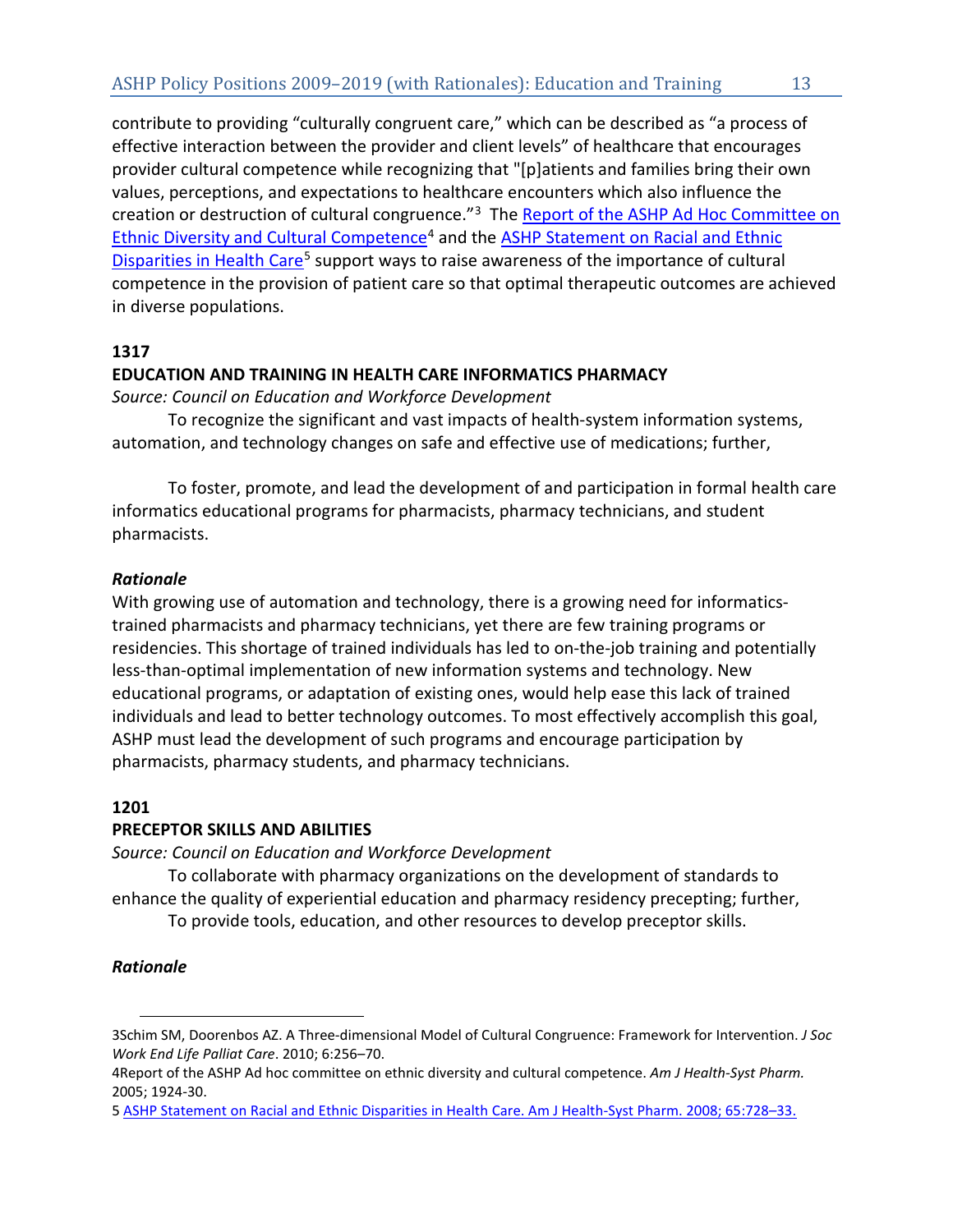The quality of pharmacy education is directly tied to the quality and effectiveness of its preceptors. Growth in the number and size of colleges of pharmacy has increased demand for teaching sites and for qualified preceptors to provide experiential training and residency rotations at those sites. As a result, teaching sites are often selected with little proof of the quality of the site or the ability of its preceptors, and many of those preceptors lack experience or training in teaching and precepting students and residents. Although nearly all colleges of pharmacy try to provide preceptor training, their efforts to develop preceptors are often inconsistent and ineffective due to resource constraints. In addition to improved training of preceptors, the profession needs a mechanism for evaluating the skills of preceptors and teachers.

There has been little coordination of preceptor development at the national level. The quality and effectiveness of preceptors is important to the entire profession and deserves a national platform and dedicated resources.

## **1203**

## **QUALIFICATIONS OF PHARMACY TECHNICIANS IN ADVANCED ROLES**

*Source: Council on Education and Workforce Development*

To recognize that highly trained and skilled pharmacy technicians working in advanced roles regularly perform complex and critical medication-use procedures, and that a safe and effective medication-use process depends significantly on the skills, knowledge, and competency of those pharmacy technicians to perform those tasks; further,

To reaffirm that all pharmacy technicians should complete an ASHP-accredited training program, be certified by the Pharmacy Technician Certification Board, and be licensed by state boards of pharmacy; further,

To advocate that beyond those requirements pharmacy technicians working in advanced roles should have additional training and should demonstrate ongoing competencies specific to the tasks to be performed; further,

To advocate that expansion of pharmacy technician duties into expanded, advanced roles should include consideration of potential risk to patients and that ongoing quality assurance metrics should be established to assure patient safety.

## *Rationale*

A growing number of hospitals utilize pharmacy technicians in advanced or specialized roles beyond those traditionally filled by technicians: medication preparation, distribution, and purchasing. These advanced or specialized roles include performing medication reconciliation, collecting laboratory data, and managing automation and technology, among others. While there has been a good deal of discussion about minimum standards for education and training of pharmacy technicians in general, there has been little discussion about technicians in these specialized roles. These advanced roles will require different skills and competencies, and pharmacy technicians will require additional, task-specific training and should demonstrate competency before being allowed to perform such tasks. Hospitals and health systems will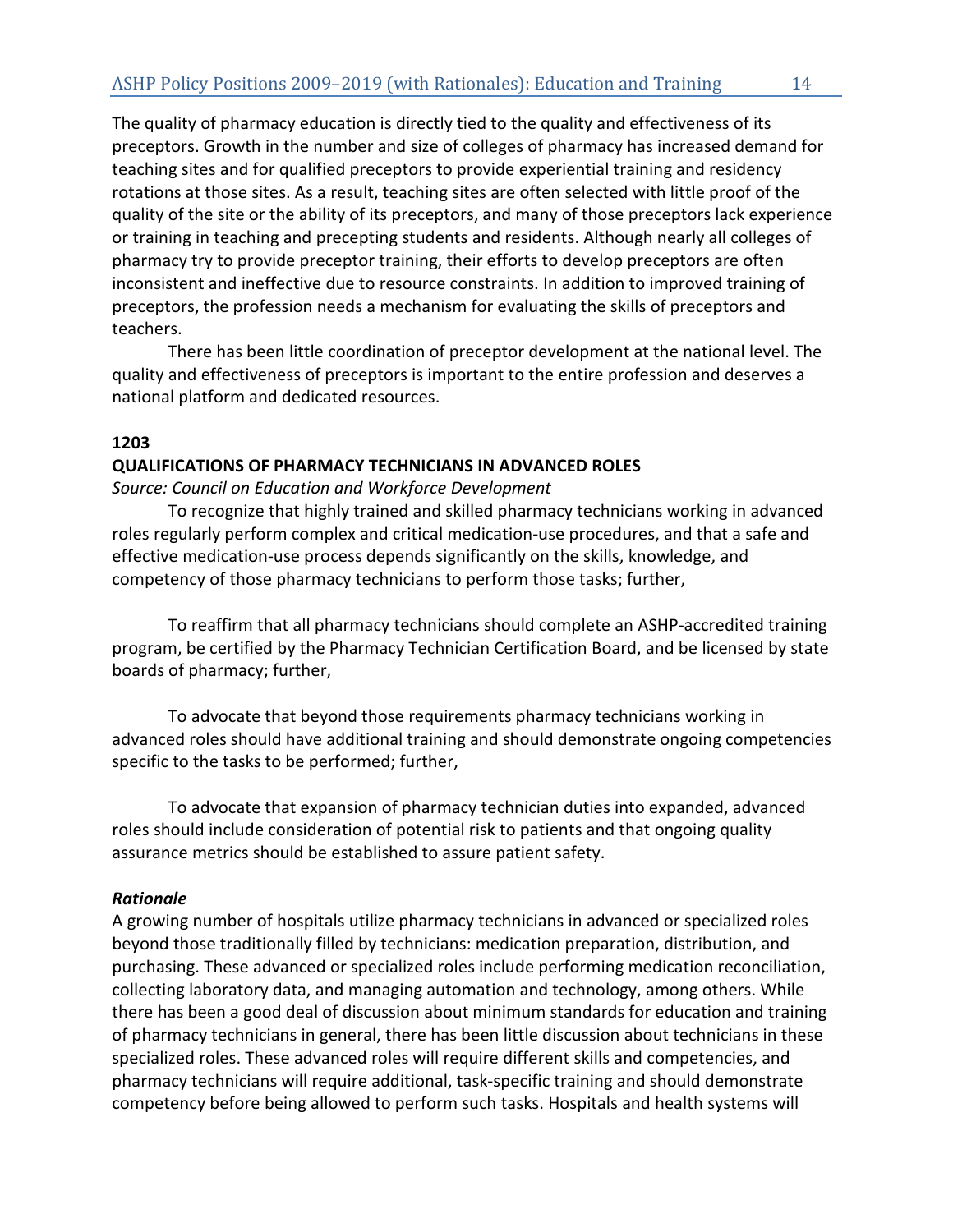need to consider the potential risk to patients of expanding the roles of pharmacy technicians and establish quality assurance metrics to assure patient safety.

# **1108**

# **QUALITY OF PHARMACY EDUCATION AND EXPANSION OF COLLEGES OF PHARMACY**

*Source: Council on Education and Workforce Development*

To support the Accreditation Council for Pharmacy Education's continuing role of promulgating accreditation standards and guidelines and engaging in sound accreditation processes to ensure quality in the education provided by colleges of pharmacy; further,

To acknowledge that, in addition to a robust curriculum, access to quality experiential educational sites and the availability of qualified faculty (including preceptors and specialtytrained clinical faculty) are essential determinants of the ability to expand enrollment in existing or additional colleges of pharmacy; further,

To oppose expansion of enrollment in existing or new colleges of pharmacy unless welldesigned projections demonstrate that such enrollment increases are necessary to maintain a viable pharmacist workforce.

*This policy supersedes ASHP policy 0607.*

# *Rationale*

The growth in the number and capacity of colleges of pharmacy in recent years has been remarkable. Ten years ago, when there was a severe pharmacist shortage, new colleges were welcomed to help meet the anticipated needs of the pharmacy workforce. The pharmacist shortage has now abated, but new colleges continue to be established and capacity of existing colleges expanded. This growth, along with other factors, has led to considerable difficulty for colleges of pharmacy in locating experienced faculty. There are also growing concerns about the limited number of quality experiential education sites and how future demands for training will be met. These two factors alone have raised worries about the quality of education and the readiness of new pharmacy graduates. High quality can be ensured through the existing mechanism of Accreditation Council for Pharmacy Education (ACPE) accreditation, regardless of the number of colleges and the number of students. However, this assumes rigid enforcement

of ACPE's accreditation standards and guidelines, the availability of qualified faculty and preceptors, and an adequate capacity in practice to provide the necessary experiential education.

The Council discussed the mismatch between pharmacy workforce supply and demand. Demand far exceeded supply in 2000, but growth in colleges and other factors now have supply exceeding demand. The Council discussed how there could be better planning to avoid these situations, both of which are costly to the health care system and present risks to quality and patient care. It was suggested that well-designed workforce projections might be useful in determining the need for new or expanded educational capacity.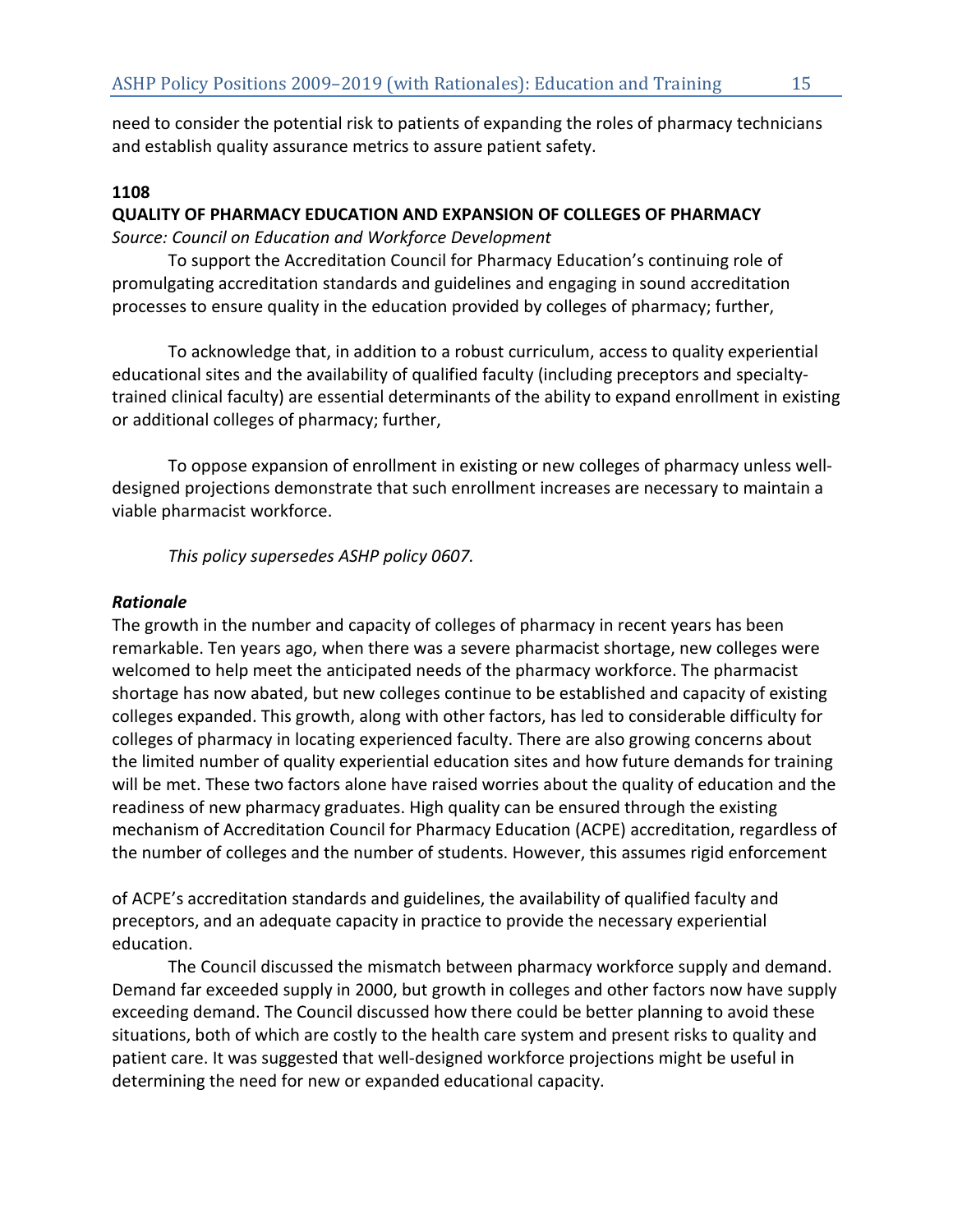# **1109**

## **RESIDENCY EQUIVALENCY**

*Source: Council on Education and Workforce Development*

To acknowledge the distinct role of ASHP-accredited residency training in preparing pharmacists to be direct patient-care providers; further,

To recognize the importance of clinical experience in developing practitioner expertise; further,

To affirm that there are no objective means to convert or express clinical experience as equivalent to or a substitute for the successful completion of an ASHP-accredited residency.

## *Rationale*

ASHP's position on the need for residency-trained pharmacists is well established and described in the *ASHP Long-Range Vision for the Pharmacy Workforce in Hospitals and Health Systems*. It has been suggested that a way to achieve the goal of having all pharmacists in direct patientcare roles be residency trained would be to establish a process for reviewing a "portfolio" against pre-established criteria to grant a "residency equivalency." The Council, Board, and House concluded that both residency training and experience are important and valuable, but different, and that it would not be appropriate to create a process that attempts to convert one into the other. The intent of the goal of having all new college of pharmacy graduates who provide direct patient care residency trained by 2020 is to enhance the skills of those practitioners, and the creation of a residency equivalency process might dilute the value of that residency training and undermine achievement of the goal.

The Council, Board, and House also discussed the process used by ASHP to waive the requirement for a postgraduate year one (PGY1) residency for experienced practitioners who wish to enter a postgraduate year two (PGY2) residency directly. While this process does consider total experience in granting the waiver, and may seem to contradict the recommended policy, the applicant still completes a residency, ultimately gaining those experiences unique to residency training.

## **1110**

#### **PHARMACY INTERNSHIPS**

*Source: Council on Education and Workforce Development*

To encourage the National Association of Boards of Pharmacy to develop standardized pharmacy internship hour requirements that would be used uniformly by all state boards of pharmacy; further,

To support structured requirements, goals, and objectives for pharmacy internship experiences, in alignment with requirements for introductory and advanced pharmacy practice experiences; further,

To promote and expand new staffing models that foster expanded roles for pharmacy interns, providing work experiences that build upon their knowledge and help them develop as future pharmacists.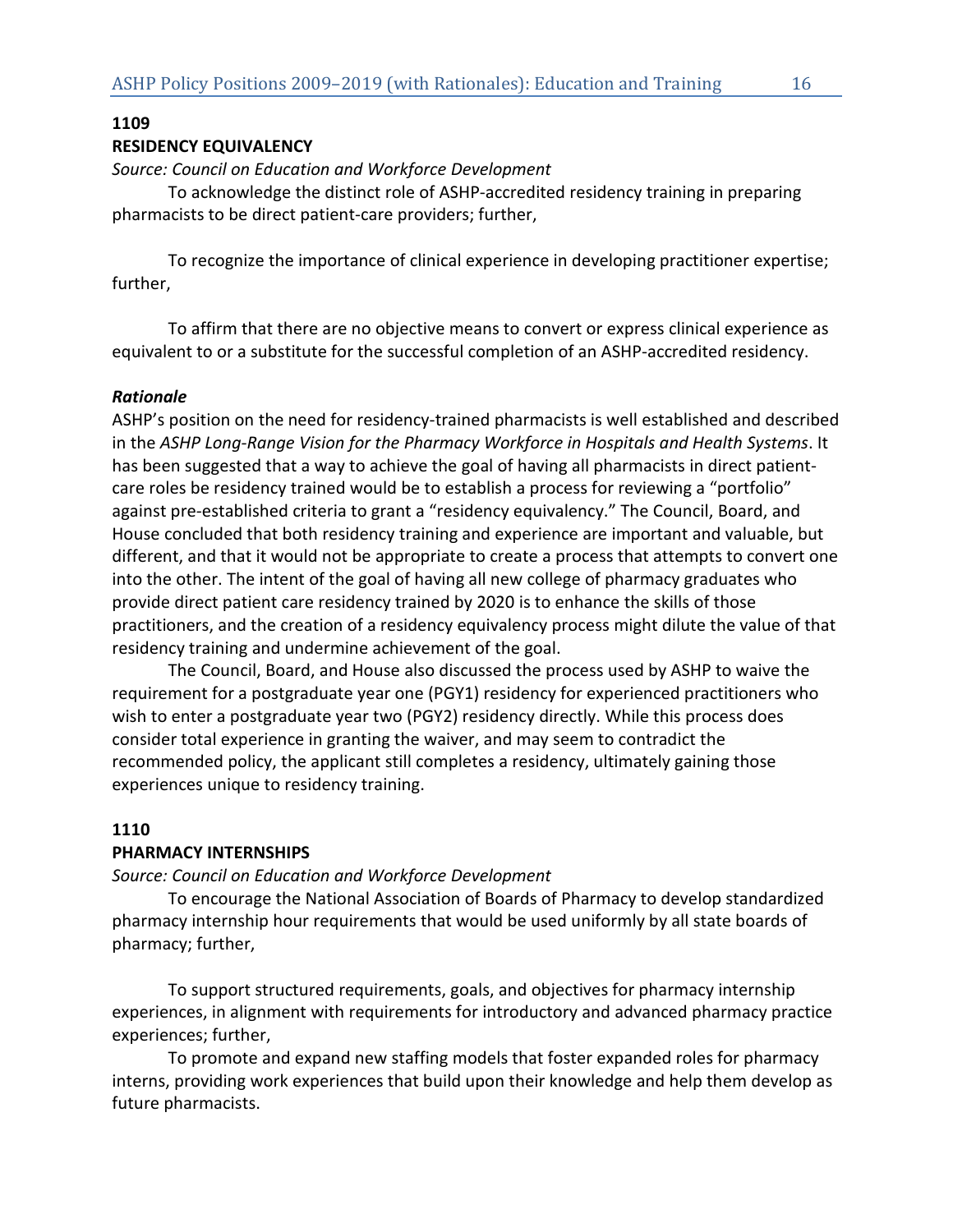# *Rationale*

The pharmacy internship requirement established by state boards of pharmacy has changed little in many states, even with the change to a six-year doctor of pharmacy curriculum. Many states allow some or all internship hour requirements to be completed as part of a student's introductory pharmacy practice experience (IPPE) or advanced pharmacy practice experience (APPE) rotations; others require students to complete internship hours separately.

Inconsistencies in internship requirements between states have had significant implications for pharmacy residents. Pharmacy graduates from a state with minimal internship requirements might match with a residency program in a state with stringent internship requirements, sometimes delaying their eligibility for licensure until they can complete internship requirements in their residency state. Greater standardization would prevent these issues as residents move to other states to start their programs.

Since most states do not specify the roles and duties of pharmacy interns, many work as pharmacy technicians, which may result in a good learning experience but in some cases leaves a negative impression on the student. The lack of standardized goals and objectives for internships has resulted in experiences that are highly variable. Some hospitals have chosen to enhance their internship experience by adding structure and specific goals to be achieved. While these programs are few in number, they are viewed as highly valued learning experiences for those who participate.

The requirements for IPPEs and APPEs should be considered as internship requirements are established. Each experience has a distinct role in the development and education of pharmacy students, and care should be taken to make sure that each experience is maximized and that core elements are not left out.

*This policy supersedes ASHP policy 0802.*

# **1111**

# **STATE-SPECIFIC REQUIREMENTS FOR PHARMACIST CONTINUING EDUCATION**

*Source: Council on Education and Workforce Development*

To support the standardization of state pharmacist continuing education requirements; further,

To advocate that state boards of pharmacy adopt continuing professional development (CPD) as the preferred model for maintaining pharmacist competence and structure continuing education requirements as a component of CPD.

# *Rationale*

All 50 states require continuing education for pharmacists as a means of maintaining their competence. State requirements for continuing education differ, in numbers of hours and the time frame within which they must be collected and reported, for example. Some state boards of pharmacy have established specific educational requirements for individual topic areas they concluded should be mandatory. These initially included topics such as state-specific pharmacy law and human immunodeficiency virus and acquired immune deficiency syndrome (HIV/AIDS),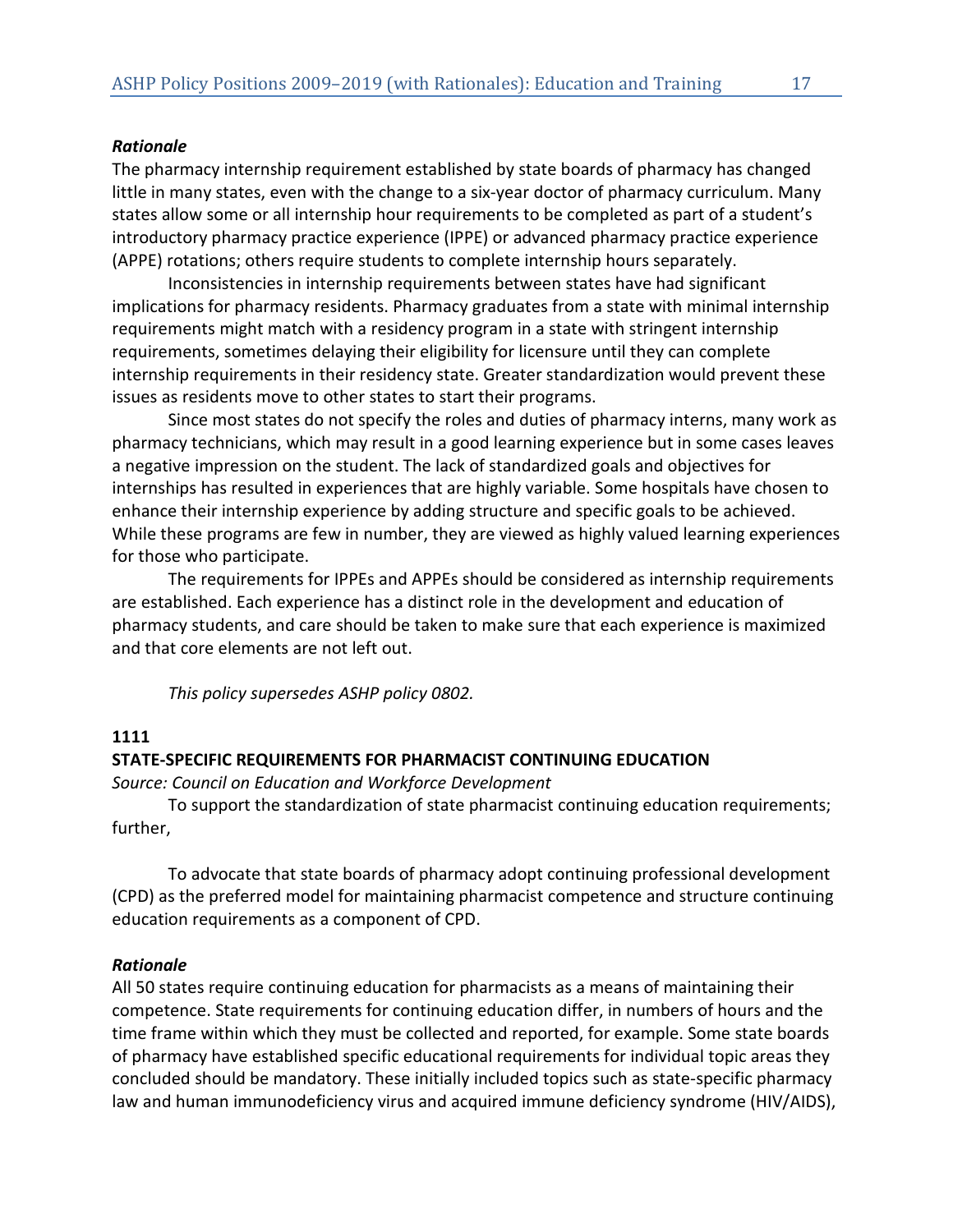but more recently states have included requirements for education on medication safety, pain and palliative care, and patient management. Some states also specify the number of hours that must be obtained by "live" presentation rather than home study courses. As more states develop unique requirements, many pharmacists who are licensed in multiple states are finding it difficult to meet the unique requirements of each individual state.

In addition to continuing education required by state boards, many new Risk Evaluation and Mitigation Strategies (REMS) programs will require drug-specific education for pharmacists before they are permitted to handle or dispense the medications.

The Council also discussed the limited use of CPD by pharmacists and the few states that allow CPD as part of their continuing education requirements.

# **1112**

# **INNOVATIVE RESIDENCY MODELS**

*Source: Council on Education and Workforce Development*

To support the development of innovative residency models that meet ASHP accreditation requirements.

# *Rationale*

A growing number of residency programs have developed residency positions that are "nontraditional," in that they do not occur in a contiguous 12-month period beginning in July and finishing the following June. Some of these innovative programs schedule the participant for one month as a resident, followed by two months as staff, with this cycle repeated over a three-year period. This allows some individuals, usually experienced individuals already on staff at the institution, to complete a residency while maintaining a more consistent work schedule and lifestyle. Some other settings have adopted a model geared toward new graduates, alternating months between residency rotation and staffing.

The concept of innovative, nontraditional residencies allows another way for established pharmacists to obtain a pharmacy residency when a conventional 12-month contiguous program is not possible. The Council, Board, and House expressed support for this model as long as ASHP accreditation standards and residency goals and objectives are utilized as they would be in a conventional program.

# **1008**

# **EMPLOYMENT CLASSIFICATION AND DUTY HOURS OF PHARMACY RESIDENTS**

*Source: Council on Public Policy*

To advocate that pharmacy residents should be classified as exempt employees; further,

To advocate that pharmacy residents be subject to duty hour limits (similar to resident physicians) with respect to all clinical and academic activities during their training program in accordance with the Accreditation Council on Graduate Medical Education (ACGME) standards and ASHP accreditation standards for pharmacy residency programs.

# *Rationale*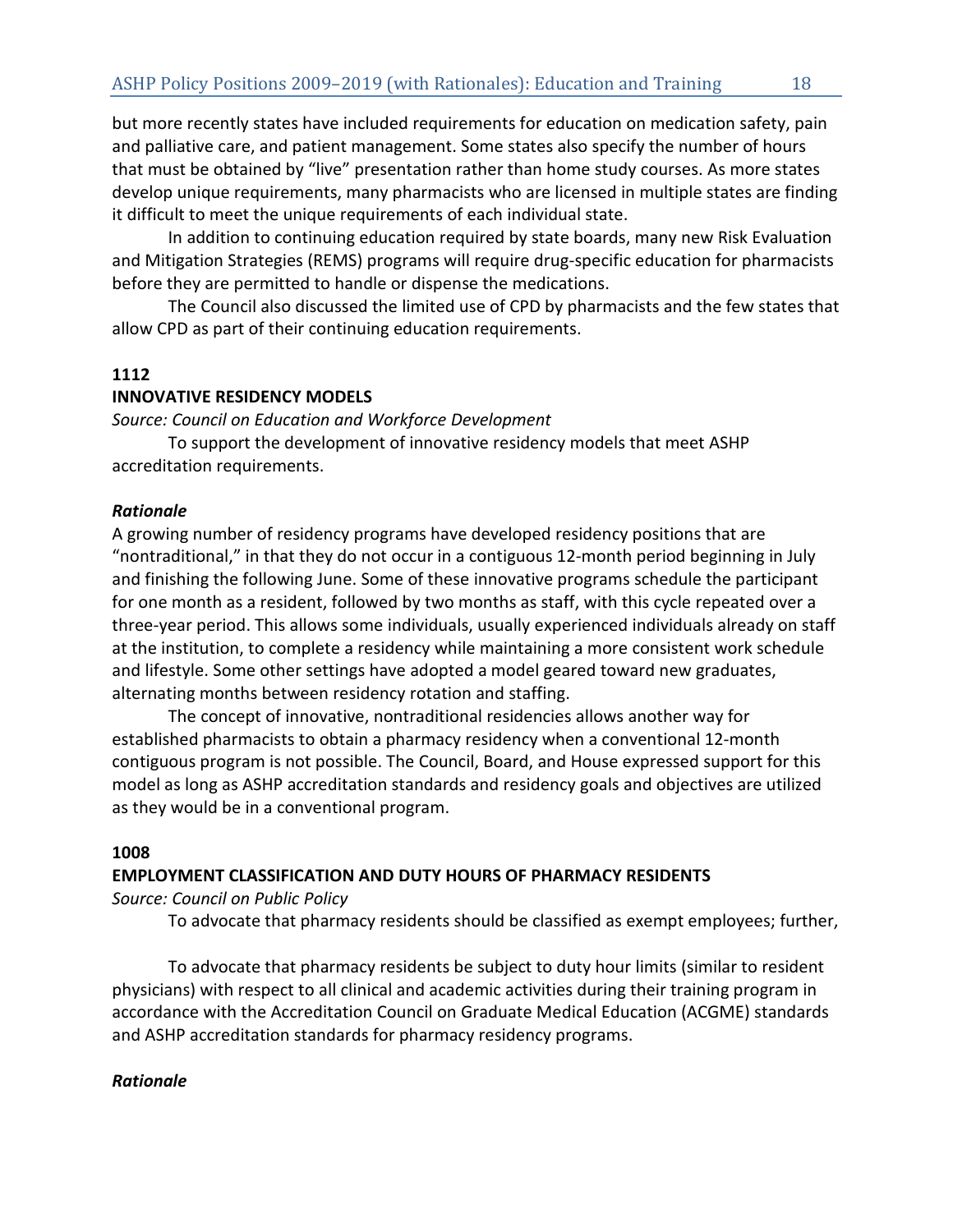In some states, pharmacy residents are classified as non-exempt employees (eligible for overtime pay) in accordance with guidance from state employment offices. ASHP believes that there is an important job classification distinction between pharmacists employed by a hospital or health system and pharmacy residents who are part of an organization's residency program. Specifically, pharmacy residents are in an organized, directed, and accredited postgraduate training program that builds upon knowledge, skills, attitudes, and abilities gained from an accredited professional pharmacy-degree program. Pharmacy residents receive a salary and are subject to the same duty hours as physicians. Classifying pharmacy residents as non-exempt employees is overly burdensome and counterproductive to the residency experience and the objectives of the training program. Moreover, such misclassification could inhibit the development of an important component of the pharmacy workforce at a time of increased demand for pharmacist services as health care reform is implemented.

## **0913**

## **PHARMACY STUDENT EXPERIENCES IN MEDICALLY UNDERSERVED AREAS**

*Source: Council on Education and Workforce Development*

To encourage colleges of pharmacy to require student learning experiences in traditionally medically underserved areas and with diverse patient populations.

## *Rationale*

Numerous reports demonstrate how pharmacy students and practice sites benefit from experiential rotations in rural and urban settings, especially in settings or areas classified as medically underserved. Students learn about the cultural, financial, language, and other challenges encountered in these settings, and these skills are often invaluable when they enter practice. In addition, a student's exposure to a new practice area may result in more interest in such sites and provide career choices that might otherwise not have been considered.

ASHP does not support mandating rotations in these settings, since there are many ways to provide the interaction, and there are concerns about how colleges could develop an infrastructure for providing these experiences. The challenges of finding good teaching sites in these settings are formidable and include a limited number of sites, a lack of qualified preceptors, and geographic distances from the college that result in housing needs.

The Accreditation Council for Pharmacy Education currently requires colleges of pharmacy to ensure that graduates can provide patient-centered care that addresses cultural diversity. Although experiential rotations may be the most common way for students to be exposed to diverse patient populations, there are many other creative ways in which this goal is being accomplished. Some colleges, for example, require students to perform service learning projects with a focus on underserved populations.

## **0915**

**PHARMACY EXPERTISE IN THE PREPARATION AND HANDLING OF INJECTABLE MEDICATIONS** *Source: Council on Education and Workforce Development*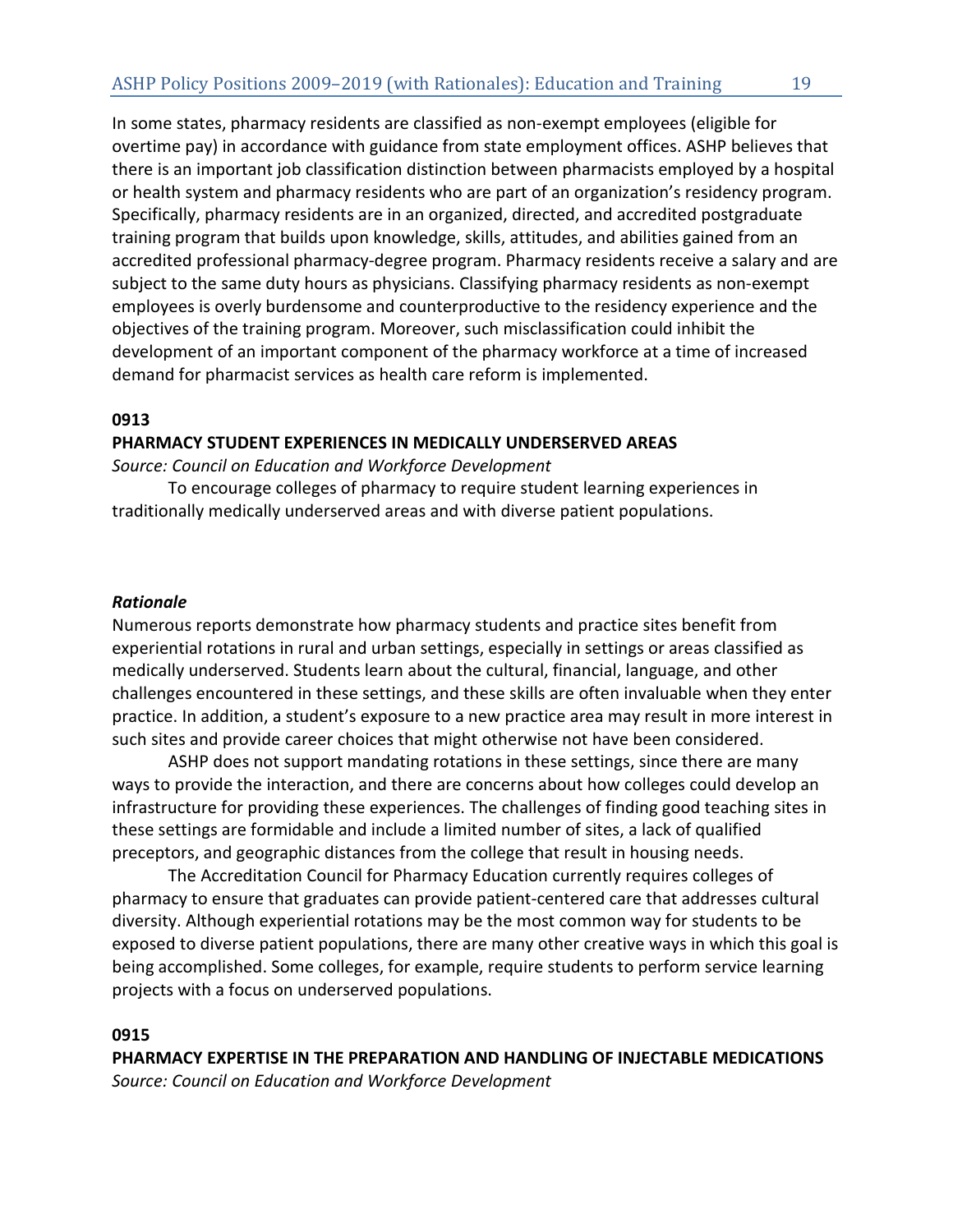To encourage colleges of pharmacy to include sterile compounding and aseptic technique instruction in the didactic curriculum and during experiential education; further,

To support the development of postgraduate, curriculum-based sterile compounding training programs to foster an increase in the number of pharmacists with sterile compounding expertise.

# *Rationale*

ASHP distinguishes between two needs related to pharmacy expertise in sterile product preparation: a need for new pharmacy graduates to possess baseline training and knowledge of sterile product preparation, and the need for pharmacists with an advanced body of knowledge on sterile product preparation, especially in pharmacy departments where complex sterile preparations are compounded.

Although there is a clear need for students to have a basic understanding of sterile compounding upon graduation, education in colleges of pharmacy on sterile compounding varies greatly. Some students learn to compound intravenous admixtures proficiently by spending time working in a hospital pharmacy, while others graduate without ever preparing an intravenous solution. Colleges of pharmacy should include sterile compounding and aseptic technique instruction in the didactic curriculum and during experiential education.

The complexity of intravenous therapy, the risk of errors or patient harm, and new biologic therapies all demand a higher level of expertise in sterile compounding in the pharmacy, however. USP Chapter 797 and other efforts have increased the focus on the quality of injectable medication preparation and have prompted organizations to improve staff training, facilities, and procedures. In such an environment, there is a clear need for pharmacists whose education, training, and experience in sterile compounding provide expertise rather than baseline knowledge. Many pharmacy departments, even in larger hospitals, have relatively few staff members who can fulfill this role. Often these individuals have developed their expertise over time, and their loss, through retirement or job changes, can have severe impacts, as training opportunities are limited. Postgraduate, curriculum-based sterile compounding training programs are therefore needed to increase in the number of pharmacists with sterile compounding expertise.

# **0916**

# **CONTINUING PROFESSIONAL DEVELOPMENT**

# *Source: Council on Education and Workforce Development*

To endorse and promote the concept of continuing professional development (CPD), which involves personal self-appraisal, educational plan development, plan implementation, documentation, and evaluation; further,

To continue the development of a variety of mechanisms and tools that pharmacists can use to assess their CPD needs; further,

To encourage individual pharmacists to embrace CPD as a means of maintaining their own professional competence; further,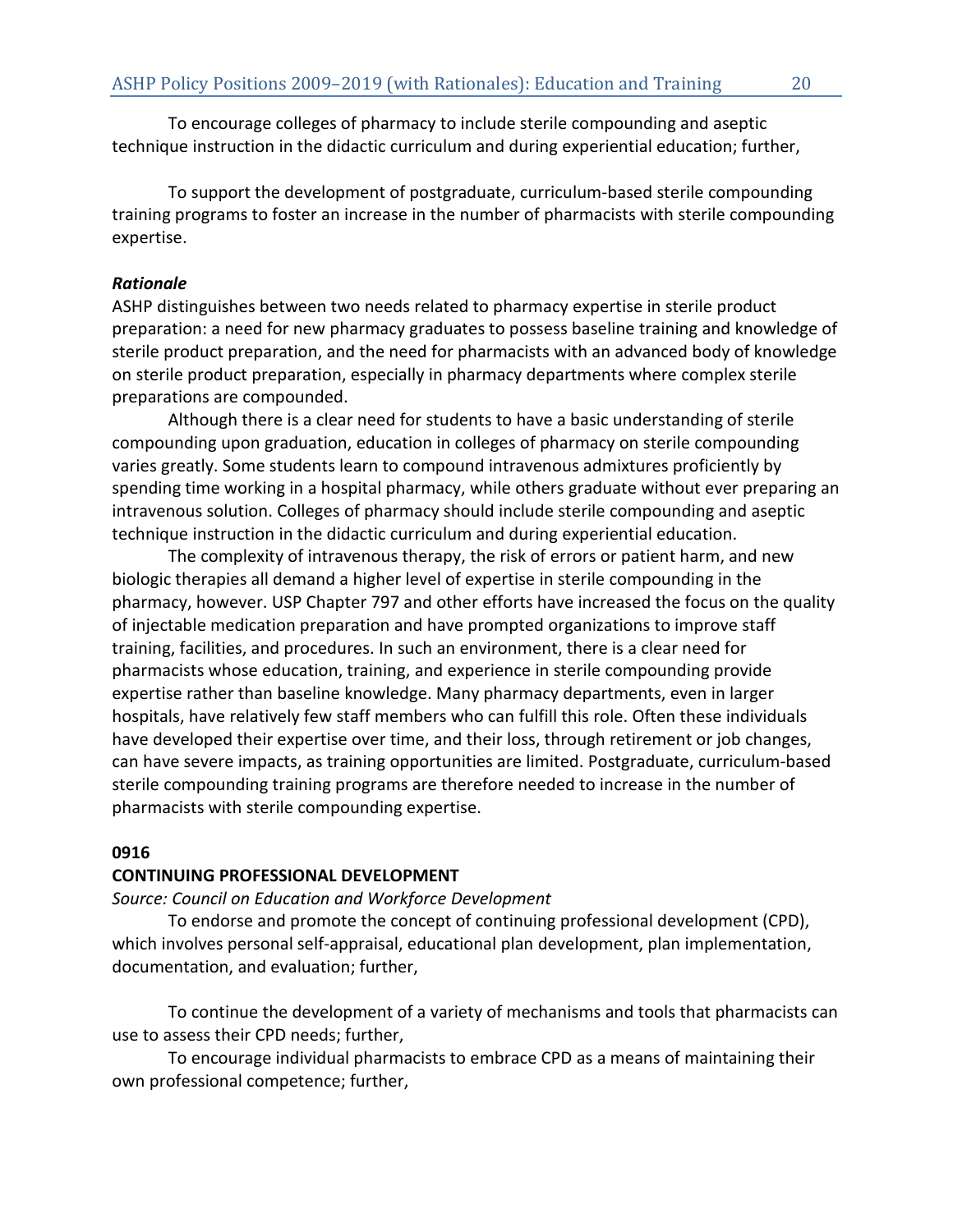To encourage pharmacy managers to promote CPD as the model for ensuring the competence of their staff; further,

To collaborate with other pharmacy organizations, state boards of pharmacy, accrediting bodies, and regulatory bodies in the development of effective methods for implementing CPD; further,

To strongly support objective assessment of the impact of CPD on pharmacist competence; further,

To endorse the efforts of colleges of pharmacy and ASHP-accredited pharmacy residency programs to teach the principles, concepts, and skills of CPD.

## *Rationale*

Maintaining competence throughout one's career is part of a professional's obligation. Traditionally, this has been done through continuing education (CE) activities, but CE has several shortcomings. There is often no mechanism to ensure that CE is effective, since most CE activities have no summative evaluation component. (Summative evaluation takes place at the completion of a program to determine whether goals and objectives have been met.) In addition, CE programs are not usually curricular, are not always competency-directed, and tend to be content-oriented rather than skill-based. There is little evidence that CE changes practice or has an impact on patient outcomes.

Continuing professional development (CPD) is a model that addresses many of the shortcomings of the CE model. CPD differs from CE in that it is ongoing and includes the entire scope of an individual's practice, it is often undertaken in partnership with the professional's employer, it is practitioner-centered and self-directed, and it is intended to be outcomesoriented. Many pharmacy professionals already assume responsibility for their professional growth and development by reflecting on their practice, recognizing needs, and seeking educational opportunities and activities that will meet those needs. Even when these activities are not documented or reported, this process incorporates many of the principles of CPD.

CPD is a cyclical, five-step process that begins with a self-appraisal by the individual professional to determine educational needs and progresses through the development of a personal plan to meet those needs, an action phase in which the professional participates in the activities identified in the personal plan, a documentation component in which the professional keeps records of all CPD activities in which he or she participates, and an evaluation phase to determine whether the CPD needs were met, if practice has been improved, if patients have benefited, and if learning was or was not accomplished (and why). This step then feeds back into the self-appraisal stage and the cycle continues.

In the self-appraisal phase, identification of CPD needs may be accomplished through personal assessment, performance review by a manager or supervisor, an audit exercise undertaken with other professionals, or as a requirement of a professional organization or regulatory body. There are a variety of mechanisms that pharmacists can use to self-assess their CPD needs. Self-assessment is not a skill most professionals learn during their professional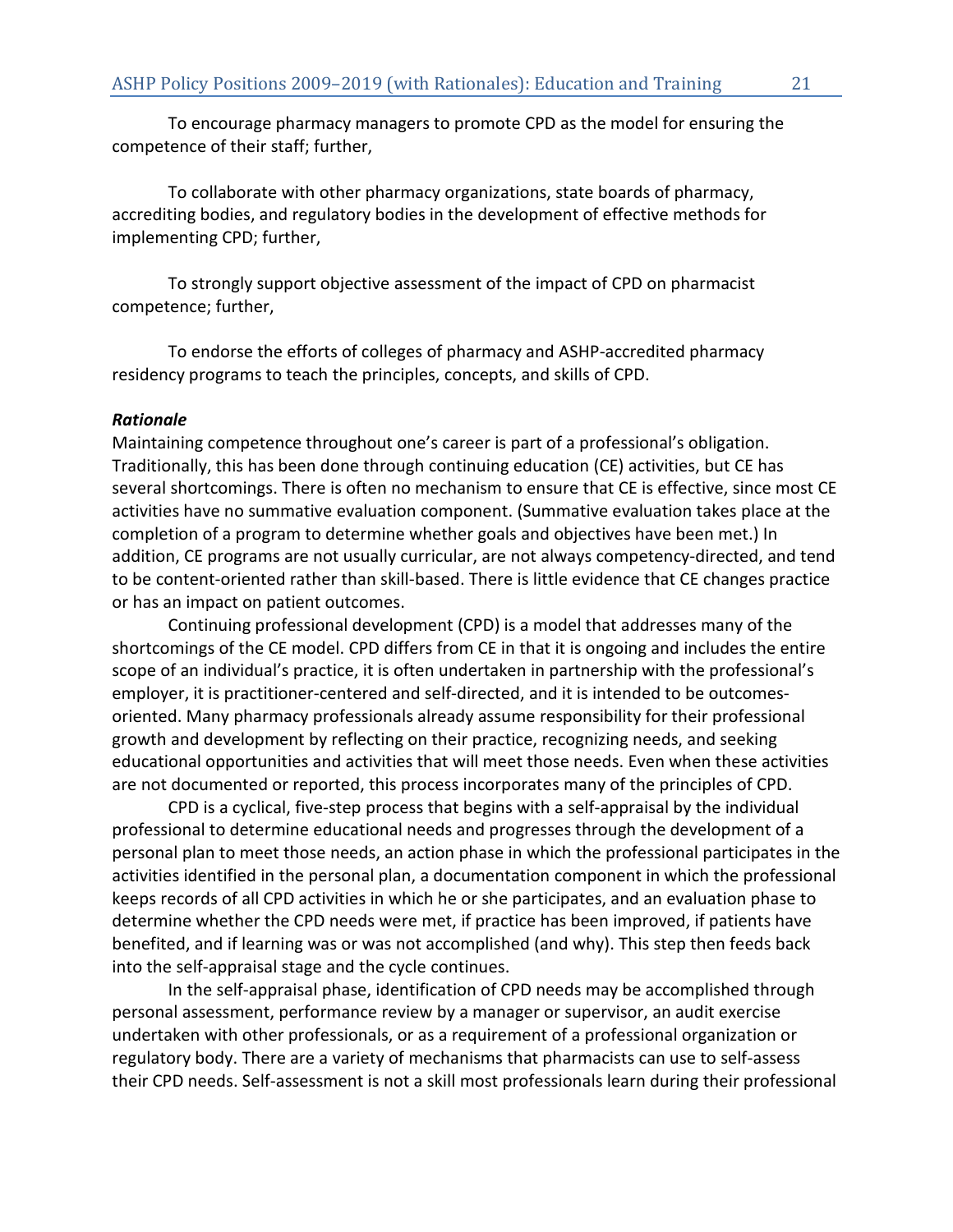education and training, however. For CPD to be effective, professionals must learn this skill before entering the CPD cycle, in colleges of pharmacy and residency programs.

In the next phase, the personal plan, the professional identifies resources and actions to meet the identified CPD needs. Activities may be informal, such as study clubs, observation of a colleague's practice, and conversations with colleagues, or they may be more formal, such as CE workshops, short courses, seminars, self-study programs, or graduate-level course work.

Whether formal or informal, managed CPD requires that the professional document participation in these activities. This documentation becomes the foundation of the professional's CPD portfolio. Documentation of participation in formal activities is usually given by the provider, but more informal and self-directed activities, such as observation of a colleague's practice, require the individual to establish a format for documentation in the portfolio.

In the final phase, which feeds back into self-appraisal, the professional self-evaluates, is evaluated by a manager or supervisor, enlists the aid of peers, or is evaluated by an external (e.g., regulatory) body. It is important in this phase to determine whether learning was or was not accomplished (and if not, why not) and to feed this back into the ongoing CPD cycle.

*This policy supersedes ASHP policy 0408.*

# **0917**

# **PHARMACY RESIDENCY TRAINING**

*Source: Council on Education and Workforce Development*

To continue efforts to increase the number of ASHP-accredited pharmacy residency training programs and positions available.

*This policy supersedes ASHP policy 9911.*

## *Rationale*

ASHP is committed to achieving the goal that by the year 2020 all new college of pharmacy graduates who will be providing direct patient care will be required to complete an ASHPaccredited postgraduate-year-one residency (see ASHP policy 0701). To accomplish this goal, ASHP will need to increase the number of ASHP-accredited pharmacy residency training programs and positions.

## **0701**

## **REQUIREMENT FOR RESIDENCY**

# *Source: House of Delegates Resolution*

To support the position that by the year 2020, the completion of an ASHP-accredited postgraduate-year-one residency should be a requirement for all new college of pharmacy graduates who will be providing direct patient care.

*This policy was reviewed in 2011 by the Council on Education and Workforce Development and by the Board of Directors and was found to still be appropriate.*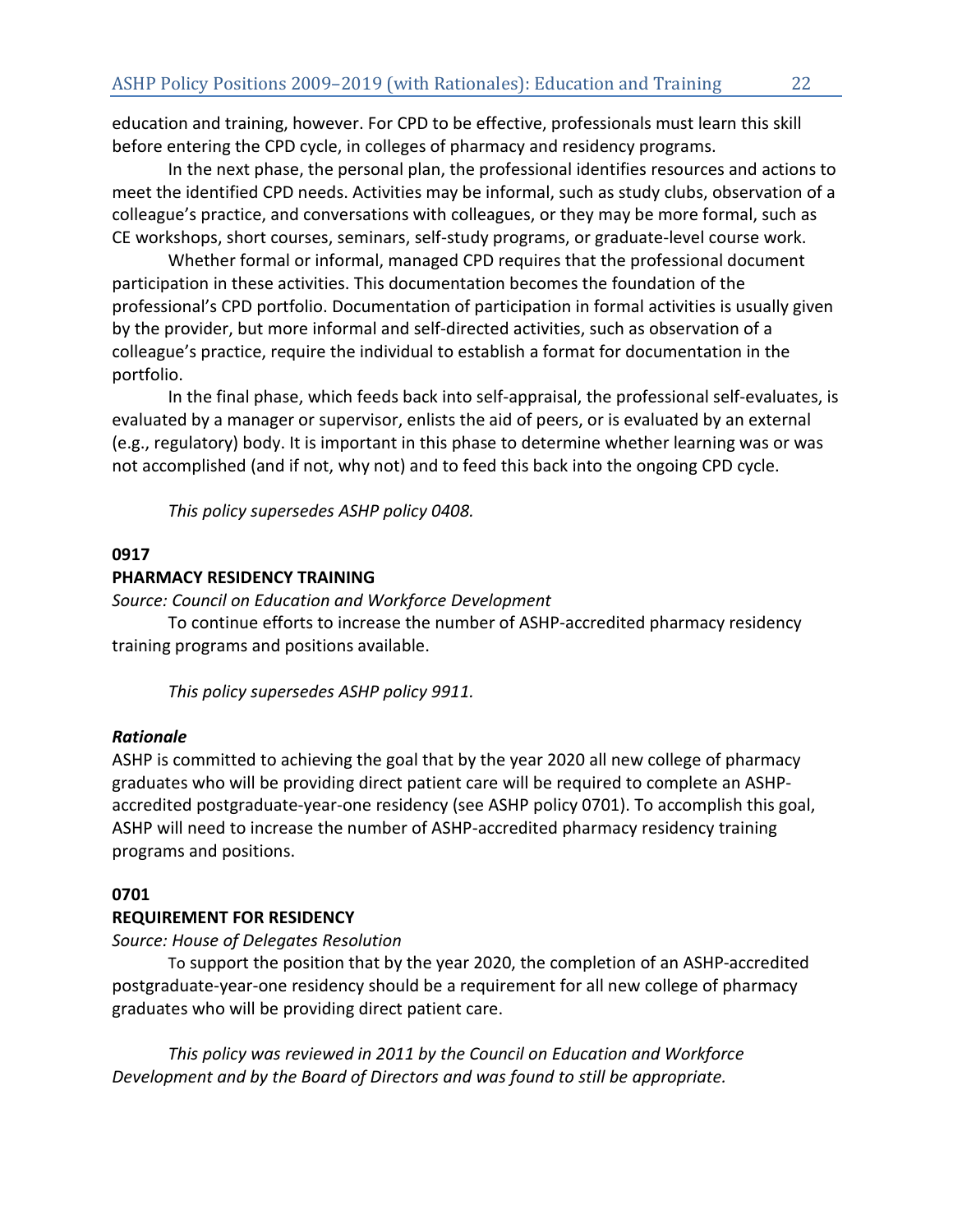## *Rationale*

Pharmacists who engage in direct patient care improve patient outcomes and significantly decrease the overall costs of the health care system, which are rising rapidly. With the continuing development of new dispensing technologies, pharmacy technicians will assume more of the dispensing responsibilities, affording the pharmacists more time to provide clinical services. A postgraduate pharmacy residency enables a pharmacist to maximize the provision of these direct clinical services. Based on the assumption that in the next 20 to 30 years most pharmacists will be providing direct patient care, it is incumbent upon the pharmacy profession to ensure that pharmacists are in a position to make the most effective interventions when selecting, modifying, and monitoring patients' drug therapy regimens.

Although it is true that pharmacy students who graduate meet the minimum competency requirements based on the pharmacy licensing examinations, pharmacists who have completed a residency are better equipped to provide direct patient care because they have the ability to deal with complex clinical situations based on the repetitive practice, preceptor guidance, and the advanced training they receive. For example, some skills in pharmacy school may be obtained in a pharmacy laboratory rather than a real world setting (e.g. training a student to give immunizations). Further, because the advanced practice sites and the clinical involvement of the respective preceptors differ greatly from one school to the next, some students may not be able to obtain the advanced skills they need to provide direct patient care effectively. In addition, two surveys have demonstrated that pharmacists who have completed a residency are more likely to publish newsletter and original research articles and are more likely to be active within national pharmacy organizations. Thus it appears that if all pharmacy graduates completed a residency before engaging in direct patient care, they would have a greater ability to pursue clinical research in addition to being more skilled clinical practitioners. This direction is consistent with both the Joint Commission of Pharmacy Practitioners (JCPP) vision that most pharmacists will provide advanced patient care services by the year 2015 and ASHP's vision for the workforce of the future.

In the beginning of the 20th century, physicians began to realize that medical graduates needed a significant amount of training under skilled practicing physicians before they would become proficient clinical practitioners. New pharmacists also provide better patient care with at least one year of residency training under skilled practitioners. Similar to the medical model, the entire pharmacy education process should be viewed as preparing pharmacists for residency training. The M.D. degree is not considered sufficient training for a medical school graduate to practice patient care. The fact that medical graduates normally complete a fouryear B.S. premedical degree, four years of medical school training, and at least a three-year residency allows for the standardization of physician training and the attainment of an appropriate level of competency. The profession of pharmacy would benefit from a similar standardization of training. Furthermore, this will be facilitated if within the next two decades all residencies are accredited and meet specific standards to ensure that the relevant competencies are obtained. Fortunately, the value of pharmacy residency programs has been demonstrated over time and has stimulated a significant increase in accredited residency programs over recent years. An increasing number of pharmacy graduates are also completing one or two years of residency training after graduating in order to bolster their clinical skills and develop confidence.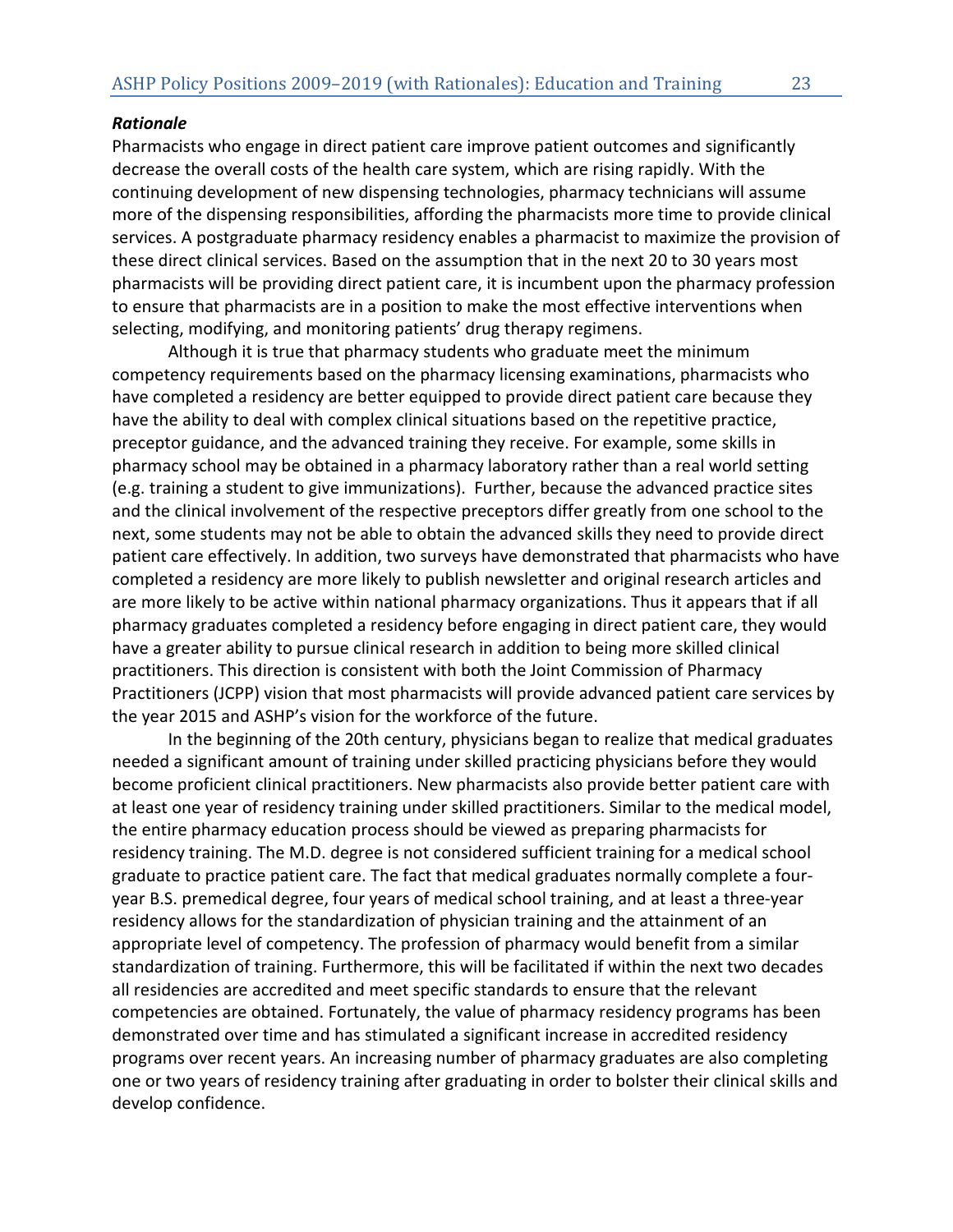Another advantage of requiring pharmacists to complete at least a postgraduate-yearone (PGY1) residency is that it would produce a greater number of pharmacists who can fill the increasing number of unfilled pharmacy faculty positions. In 2002, AACP conducted a survey of pharmacy schools that delineated this shortage. Of the 67 schools that responded, 417 faculty positions had not been filled, including 223 in pharmacy practice and 190 in the pharmacy sciences. Furthermore, if a residency is a requirement of practice instead of an option to gain more expertise, it should be easier to garner PGY1 and postgraduate-year-two (PGY2) program support from the government in the future.

This endeavor will face major challenges. By 2020, the pharmacist shortage may be as high as 160,000. The aggregate demand index (ADI) survey, which analyzed data from 1999 to 2003, demonstrated that there is a significant pharmacist shortage throughout the nation and that it has been at least "moderately difficult" to fill these positions. Although the pressure to produce pharmacists for traditional dispensing roles remains high due to the growing demand for these services, it is of paramount importance that colleges and schools of pharmacy focus and intensify their curricula in order to graduate pharmacist professionals who are well versed in pharmacotherapy and prepared to complete a residency in order to prepare themselves for the complex clinical arena. Highly skilled certified pharmacy technicians and technological advances will enable pharmacists to minimize their dispensing roles and afford them time to maximize therapeutic outcomes. Another challenge will be structuring residencies for pharmacists in practice who will want to develop (or demonstrate) their patient-care skills. The most severe challenge, however, will be increasing the number of available residencies to meet the demand. As the transition to the entry-level Pharm.D. degree demonstrated, with years of dedicated effort and innovation, such challenges can be met.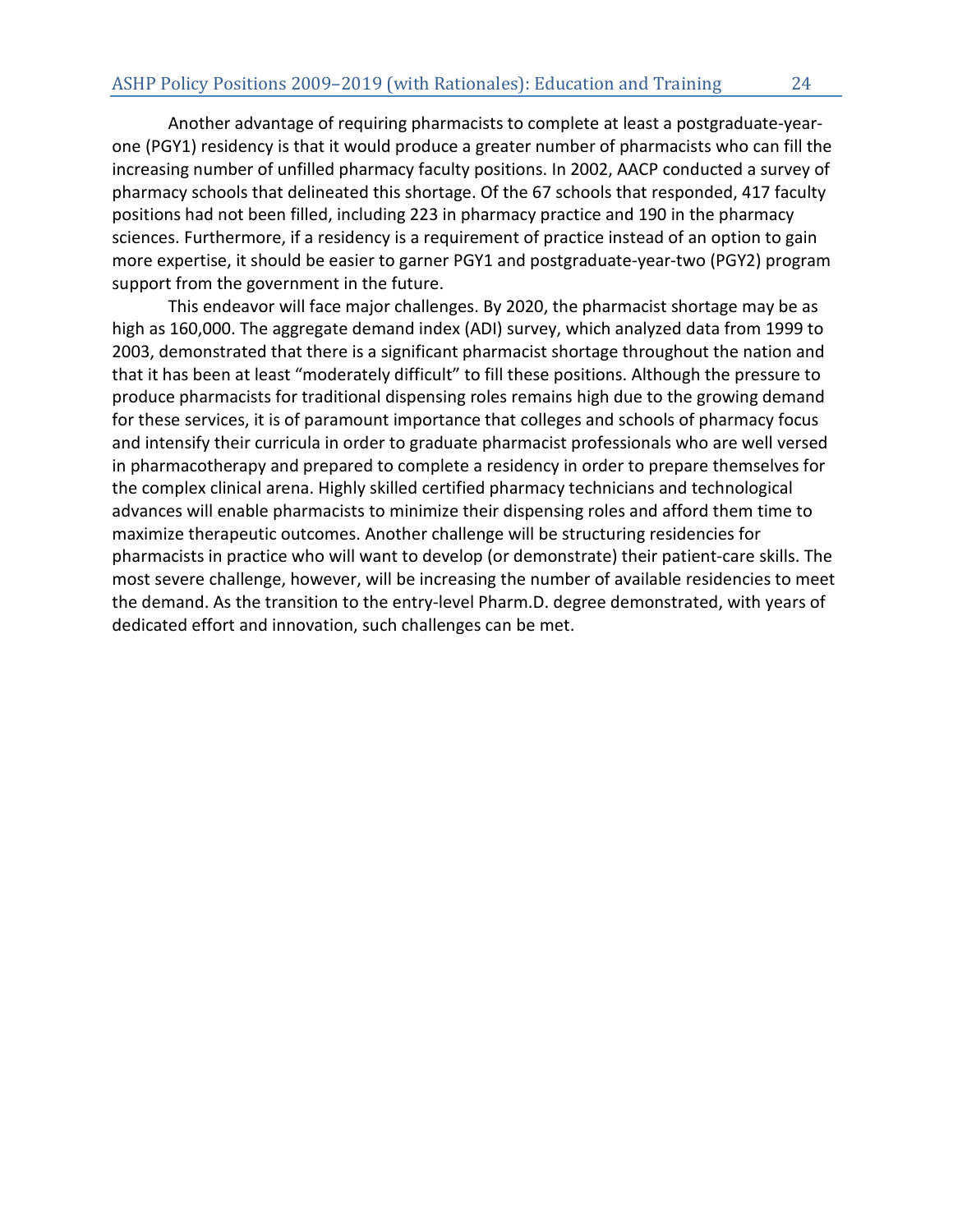#### **Pharmacy Training Models (1829)**

*Source: Council on Education and Workforce Development*  To promote pharmacy training models that: (1) provide experiential and residency training in interprofessional patient care; (2) use the knowledge, skills, and abilities of student pharmacists and residents in providing direct patient care; and (3) promote use of innovative and contemporary learning models; further,

To support the assessment of the impact of these pharmacy training models on the quality of learner experiences and patient care outcomes.

*This policy supersedes ASHP policy 1316.*

#### **ASHP Guidelines, Statements, and Professional Policies as an Integral Part of the Educational Process (1706)**

*Source: Council on Education and Workforce Development* To encourage all educators of the pharmacy workforce to use ASHP statements, guidelines, and professional policies as an integral part of education and training.

*This policy supersedes ASHP policy 0705.*

#### **Developing Leadership Competencies (1611)**

*Source: Council on Education and Workforce Development* To work with healthcare organization leadership to foster opportunities, allocate time, and provide resources for pharmacy practitioners to move into leadership roles; further,

To encourage leaders to seek out and mentor pharmacy practitioners in developing administrative, managerial, and leadership skills; further,

To encourage pharmacy practitioners to obtain the skills necessary to pursue administrative, managerial, and leadership roles; further,

To encourage colleges of pharmacy and ASHP state affiliates to collaborate in fostering student leadership skills through development of co-curricular leadership opportunities, leadership conferences, and other leadership promotion programs; further,

To reaffirm that residency programs should develop leadership skills through mentoring, training, and leadership opportunities; further,

To foster leadership skills for pharmacists to use on a daily basis in their roles as leaders in patient care.

*This policy supersedes ASHP policy 1518.*

#### **Interprofessional Education and Training (1612)**

*Source: Council on Education and Workforce Development* To support interprofessional education as a component of didactic and experiential education in Doctor of Pharmacy degree programs; further,

To support interprofessional education, mentorship, and professional development for student pharmacists, residents, and pharmacists; further,

To encourage and support pharmacists' collaboration with other health professionals and healthcare executives in the development of interprofessional, team-based, patientcentered care models; further,

To foster documentation and dissemination of outcomes achieved as a result of interprofessional education of healthcare professionals.

*This policy supersedes ASHP policy 1014.*

#### **Cultural Competency (1613)**

*Source: Council on Education and Workforce Development* To foster the ongoing development of cultural competency within the pharmacy workforce; further,

To educate healthcare providers on the importance of providing culturally congruent care to achieve quality care and patient engagement.

*This policy supersedes ASHP policy 1414.*

#### **Education and Training in Health Care Informatics (1317)**

*Source: Council on Education and Workforce Development* To recognize the significant and vast impacts of healthsystem information systems, automation, and technology changes on safe and effective use of medications; further,

To foster, promote, and lead the development of and participation in formal health care informatics educational programs for pharmacists, pharmacy technicians, and student pharmacists.

*This policy was reviewed in 2017 by the Council on Education and Workforce Development and by the Board of Directors and was found to still be appropriate.*

#### **Preceptor Skills and Abilities (1201)**

*Source: Council on Education and Workforce Development* To collaborate with pharmacy organizations on the development of standards to enhance the quality of experiential education and pharmacy residency precepting; further,

To provide tools, education, and other resources to develop preceptor skills.

*This policy was reviewed in 2016 by the Council on Education and Workforce Development and by the Board of Directors and was found to still be appropriate.*

#### **Qualifications of Pharmacy Technicians in Advanced Roles (1203)**

*Source: Council on Education and Workforce Development* To recognize that highly trained and skilled pharmacy technicians working in advanced roles regularly perform complex and critical medication-use procedures, and that a safe and effective medication-use process depends significantly on the skills, knowledge, and competency of those pharmacy technicians to perform those tasks; further,

To reaffirm that all pharmacy technicians should complete an ASHP-accredited training program, be certified by the Pharmacy Technician Certification Board, and be licensed by state boards of pharmacy; further,

To advocate that beyond those requirements pharmacy technicians working in advanced roles should have additional training and should demonstrate ongoing competencies specific to the tasks to be performed; further,

To advocate that expansion of pharmacy technician duties into expanded, advanced roles should include consideration of potential risk to patients and that ongoing quality assurance metrics should be established to assure patient safety.

*This policy was reviewed in 2016 by the Council on Education and Workforce Development and by the Board of Directors and was found to still be appropriate.*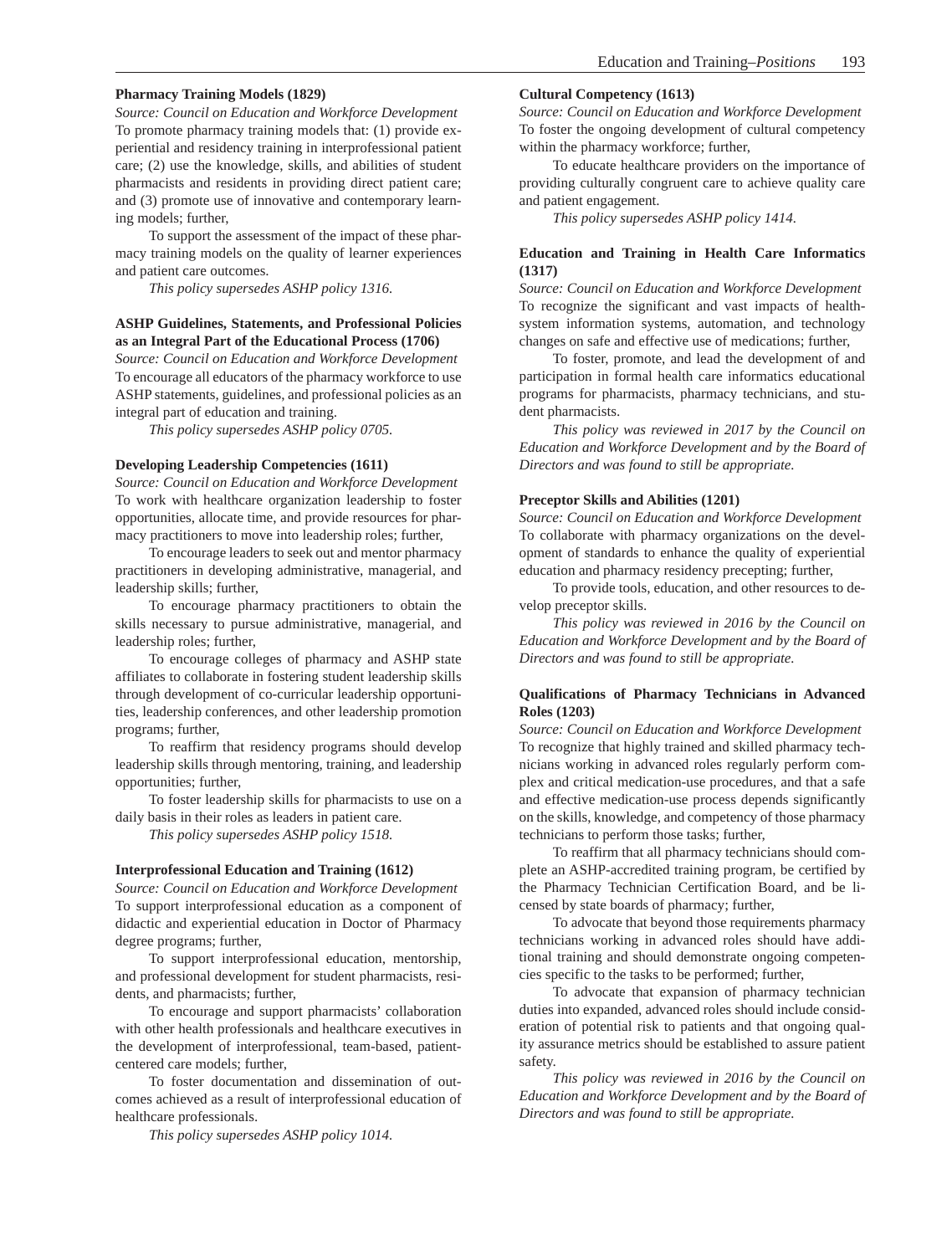#### **Quality of Pharmacy Education and Expansion of Colleges of Pharmacy (1108)**

*Source: Council on Education and Workforce Development* To support the Accreditation Council for Pharmacy Education's continuing role of promulgating accreditation standards and guidelines and engaging in sound accreditation processes to ensure quality in the education provided by colleges of pharmacy; further,

To acknowledge that, in addition to a robust curriculum, access to quality experiential educational sites and the availability of qualified faculty (including preceptors and specialty-trained clinical faculty) are essential determinants of the ability to expand enrollment in existing or additional colleges of pharmacy; further,

To oppose expansion of enrollment in existing or new colleges of pharmacy unless well-designed projections demonstrate that such enrollment increases are necessary to maintain a viable pharmacist workforce.

*This policy was reviewed in 2015 by the Council on Education and Workforce Development and by the Board of Directors and was found to still be appropriate.*

#### **Residency Equivalency (1109)**

*Source: Council on Education and Workforce Development* To acknowledge the distinct role of ASHP-accredited residency training in preparing pharmacists to be direct patientcare providers; further,

To recognize the importance of clinical experience in developing practitioner expertise; further,

To affirm that there are no objective means to convert or express clinical experience as equivalent to or a substitute for the successful completion of an ASHP-accredited residency.

*This policy was reviewed in 2015 by the Council on Education and Workforce Development and by the Board of Directors and was found to still be appropriate.*

#### **Pharmacy Internships (1110)**

*Source: Council on Education and Workforce Development* To encourage the National Association of Boards of Pharmacy to develop standardized pharmacy internship hour requirements that would be used uniformly by all state boards of pharmacy; further,

To support structured requirements, goals, and objectives for pharmacy internship experiences, in alignment with requirements for introductory and advanced pharmacy practice experiences; further,

To promote and expand new staffing models that foster expanded roles for pharmacy interns, providing work experiences that build upon their knowledge and help them develop as future pharmacists.

*This policy was reviewed in 2015 by the Council on Education and Workforce Development and by the Board of Directors and was found to still be appropriate.*

#### **State-Specific Requirements for Pharmacist Continuing Education (1111)**

*Source: Council on Education and Workforce Development* To support the standardization of state pharmacist continuing education requirements; further,

To advocate that state boards of pharmacy adopt continuing professional development (CPD) as the preferred

model for maintaining pharmacist competence and structure continuing education requirements as a component of CPD.

*This policy was reviewed in 2015 by the Council on Education and Workforce Development and by the Board of Directors and was found to still be appropriate.*

#### **Innovative Residency Models (1112)**

*Source: Council on Education and Workforce Development* To support the development of innovative residency models that meet ASHP accreditation requirements.

*This policy was reviewed in 2015 by the Council on Education and Workforce Development and by the Board of Directors and was found to still be appropriate.*

#### **Employment Classification and Duty Hours of Pharmacy Residents (1008)**

*Source: Council on Public Policy*

To advocate that pharmacy residents should be classified as exempt employees; further,

To advocate that pharmacy residents be subject to duty hour limits (similar to resident physicians) with respect to all clinical and academic activities during their training program in accordance with the Accreditation Council on Graduate Medical Education (ACGME) standards and ASHP accreditation standards for pharmacy residency programs.

*This policy was reviewed in 2014 by the Council on Public Policy and by the Board of Directors and was found to still be appropriate.*

#### **Pharmacy Student Experiences in Medically Underserved Areas (0913)**

*Source: Council on Education and Workforce Development* To encourage colleges of pharmacy to require student learning experiences in traditionally medically underserved areas and with diverse patient populations.

*This policy was reviewed in 2019 by the Council on Education and Workforce Development and by the Board of Directors and was found to still be appropriate.*

#### **Continuing Professional Development (0916)**

*Source: Council on Education and Workforce Development* To endorse and promote the concept of continuing professional development (CPD), which involves personal selfappraisal, educational plan development, plan implementation, documentation, and evaluation; further,

To continue the development of a variety of mechanisms and tools that pharmacists can use to assess their CPD needs; further,

To encourage individual pharmacists to embrace CPD as a means of maintaining their own professional competence; further,

To encourage pharmacy managers to promote CPD as the model for ensuring the competence of their staff; further,

To collaborate with other pharmacy organizations, state boards of pharmacy, accrediting bodies, and regulatory bodies in the development of effective methods for implementing CPD; further,

To strongly support objective assessment of the impact of CPD on pharmacist competence; further,